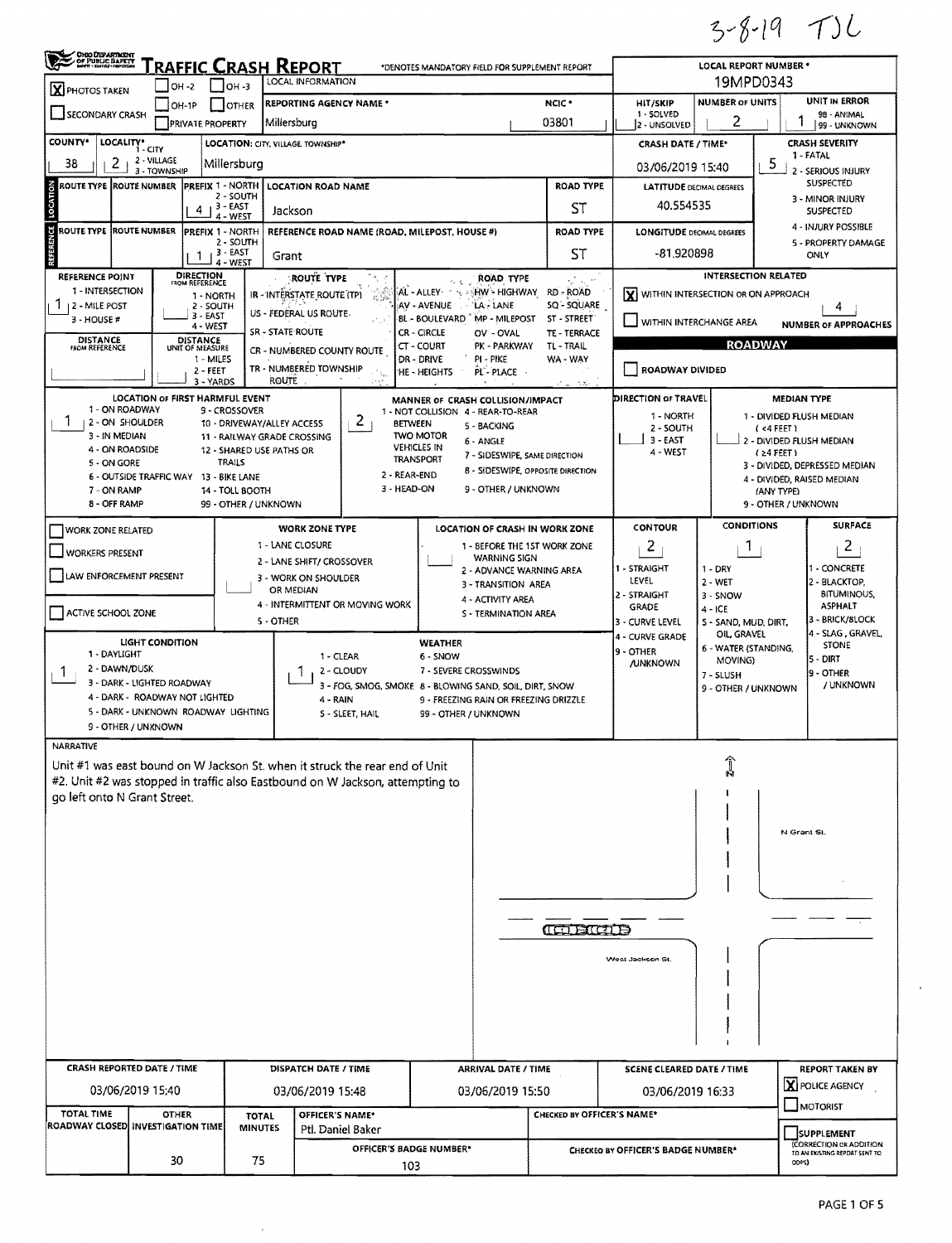| UNIT#                   |                                                                                                                                                                                                                                                                                                                                                                                                                                                                                                                                                                                                                                                                                                                                                                                                                                                                                                                                                                                                                                                                                                                                                                                                                                                                                                                                                                                                                                                                                                                                                                                                                                                                                                                                                                                                                                                                                                                                                                                                                                                                                                                                                                                                                                                                                                                                                                                                                                                                                                                                                                                                                                                                                                                                                                                                                                                                                                                                                                                                                                                                                                                                                                                                                                                                                                                                                                                                                                                                                                                                                                                                                                                                                                                                                                                                                                                                                                                                                                                                                                                                                                                                                                                                                                                                                                                                                                                                                                                                                                                                                                                                                                                                                                                                                                                                                                                                                                                                                                                                                                                                                                                                                                                                                                                                                                                                                                                                                                                                                                                                                                                                                                                                                                                                                                                                                                                                                                                                                                                                                                                                                                                                                                                                                                                                                                                                                                                                                                                                                                                                                                                                                                                                                                                                                                                                                                                                                                                                                                                                                                                                                                                                                                                                                                                                                                                                                                                                                                                                                                                                                                                                                                                                                                                                                                                                                                                                                                                                                                                                                                              |                        |                           |           |     |              |                     |  |                  |  |  |  |  |  |
|-------------------------|----------------------------------------------------------------------------------------------------------------------------------------------------------------------------------------------------------------------------------------------------------------------------------------------------------------------------------------------------------------------------------------------------------------------------------------------------------------------------------------------------------------------------------------------------------------------------------------------------------------------------------------------------------------------------------------------------------------------------------------------------------------------------------------------------------------------------------------------------------------------------------------------------------------------------------------------------------------------------------------------------------------------------------------------------------------------------------------------------------------------------------------------------------------------------------------------------------------------------------------------------------------------------------------------------------------------------------------------------------------------------------------------------------------------------------------------------------------------------------------------------------------------------------------------------------------------------------------------------------------------------------------------------------------------------------------------------------------------------------------------------------------------------------------------------------------------------------------------------------------------------------------------------------------------------------------------------------------------------------------------------------------------------------------------------------------------------------------------------------------------------------------------------------------------------------------------------------------------------------------------------------------------------------------------------------------------------------------------------------------------------------------------------------------------------------------------------------------------------------------------------------------------------------------------------------------------------------------------------------------------------------------------------------------------------------------------------------------------------------------------------------------------------------------------------------------------------------------------------------------------------------------------------------------------------------------------------------------------------------------------------------------------------------------------------------------------------------------------------------------------------------------------------------------------------------------------------------------------------------------------------------------------------------------------------------------------------------------------------------------------------------------------------------------------------------------------------------------------------------------------------------------------------------------------------------------------------------------------------------------------------------------------------------------------------------------------------------------------------------------------------------------------------------------------------------------------------------------------------------------------------------------------------------------------------------------------------------------------------------------------------------------------------------------------------------------------------------------------------------------------------------------------------------------------------------------------------------------------------------------------------------------------------------------------------------------------------------------------------------------------------------------------------------------------------------------------------------------------------------------------------------------------------------------------------------------------------------------------------------------------------------------------------------------------------------------------------------------------------------------------------------------------------------------------------------------------------------------------------------------------------------------------------------------------------------------------------------------------------------------------------------------------------------------------------------------------------------------------------------------------------------------------------------------------------------------------------------------------------------------------------------------------------------------------------------------------------------------------------------------------------------------------------------------------------------------------------------------------------------------------------------------------------------------------------------------------------------------------------------------------------------------------------------------------------------------------------------------------------------------------------------------------------------------------------------------------------------------------------------------------------------------------------------------------------------------------------------------------------------------------------------------------------------------------------------------------------------------------------------------------------------------------------------------------------------------------------------------------------------------------------------------------------------------------------------------------------------------------------------------------------------------------------------------------------------------------------------------------------------------------------------------------------------------------------------------------------------------------------------------------------------------------------------------------------------------------------------------------------------------------------------------------------------------------------------------------------------------------------------------------------------------------------------------------------------------------------------------------------------------------------------------------------------------------------------------------------------------------------------------------------------------------------------------------------------------------------------------------------------------------------------------------------------------------------------------------------------------------------------------------------------------------------------------------------------------------------------------------------------------------------------------------------------------------------------------------------------------------------------------------------------------------------------------------------------------------------------------------------------------------------------------------------------------------------------------------------------------------------------------------------------------------------------------------------------------------------------------------------------------------------------------------------------------------|------------------------|---------------------------|-----------|-----|--------------|---------------------|--|------------------|--|--|--|--|--|
|                         |                                                                                                                                                                                                                                                                                                                                                                                                                                                                                                                                                                                                                                                                                                                                                                                                                                                                                                                                                                                                                                                                                                                                                                                                                                                                                                                                                                                                                                                                                                                                                                                                                                                                                                                                                                                                                                                                                                                                                                                                                                                                                                                                                                                                                                                                                                                                                                                                                                                                                                                                                                                                                                                                                                                                                                                                                                                                                                                                                                                                                                                                                                                                                                                                                                                                                                                                                                                                                                                                                                                                                                                                                                                                                                                                                                                                                                                                                                                                                                                                                                                                                                                                                                                                                                                                                                                                                                                                                                                                                                                                                                                                                                                                                                                                                                                                                                                                                                                                                                                                                                                                                                                                                                                                                                                                                                                                                                                                                                                                                                                                                                                                                                                                                                                                                                                                                                                                                                                                                                                                                                                                                                                                                                                                                                                                                                                                                                                                                                                                                                                                                                                                                                                                                                                                                                                                                                                                                                                                                                                                                                                                                                                                                                                                                                                                                                                                                                                                                                                                                                                                                                                                                                                                                                                                                                                                                                                                                                                                                                                                                                              |                        |                           |           |     |              | DAMAGE SCALE        |  |                  |  |  |  |  |  |
|                         |                                                                                                                                                                                                                                                                                                                                                                                                                                                                                                                                                                                                                                                                                                                                                                                                                                                                                                                                                                                                                                                                                                                                                                                                                                                                                                                                                                                                                                                                                                                                                                                                                                                                                                                                                                                                                                                                                                                                                                                                                                                                                                                                                                                                                                                                                                                                                                                                                                                                                                                                                                                                                                                                                                                                                                                                                                                                                                                                                                                                                                                                                                                                                                                                                                                                                                                                                                                                                                                                                                                                                                                                                                                                                                                                                                                                                                                                                                                                                                                                                                                                                                                                                                                                                                                                                                                                                                                                                                                                                                                                                                                                                                                                                                                                                                                                                                                                                                                                                                                                                                                                                                                                                                                                                                                                                                                                                                                                                                                                                                                                                                                                                                                                                                                                                                                                                                                                                                                                                                                                                                                                                                                                                                                                                                                                                                                                                                                                                                                                                                                                                                                                                                                                                                                                                                                                                                                                                                                                                                                                                                                                                                                                                                                                                                                                                                                                                                                                                                                                                                                                                                                                                                                                                                                                                                                                                                                                                                                                                                                                                                              |                        |                           |           |     |              | 1 - NONE            |  |                  |  |  |  |  |  |
|                         |                                                                                                                                                                                                                                                                                                                                                                                                                                                                                                                                                                                                                                                                                                                                                                                                                                                                                                                                                                                                                                                                                                                                                                                                                                                                                                                                                                                                                                                                                                                                                                                                                                                                                                                                                                                                                                                                                                                                                                                                                                                                                                                                                                                                                                                                                                                                                                                                                                                                                                                                                                                                                                                                                                                                                                                                                                                                                                                                                                                                                                                                                                                                                                                                                                                                                                                                                                                                                                                                                                                                                                                                                                                                                                                                                                                                                                                                                                                                                                                                                                                                                                                                                                                                                                                                                                                                                                                                                                                                                                                                                                                                                                                                                                                                                                                                                                                                                                                                                                                                                                                                                                                                                                                                                                                                                                                                                                                                                                                                                                                                                                                                                                                                                                                                                                                                                                                                                                                                                                                                                                                                                                                                                                                                                                                                                                                                                                                                                                                                                                                                                                                                                                                                                                                                                                                                                                                                                                                                                                                                                                                                                                                                                                                                                                                                                                                                                                                                                                                                                                                                                                                                                                                                                                                                                                                                                                                                                                                                                                                                                                              |                        |                           |           |     |              |                     |  |                  |  |  |  |  |  |
|                         |                                                                                                                                                                                                                                                                                                                                                                                                                                                                                                                                                                                                                                                                                                                                                                                                                                                                                                                                                                                                                                                                                                                                                                                                                                                                                                                                                                                                                                                                                                                                                                                                                                                                                                                                                                                                                                                                                                                                                                                                                                                                                                                                                                                                                                                                                                                                                                                                                                                                                                                                                                                                                                                                                                                                                                                                                                                                                                                                                                                                                                                                                                                                                                                                                                                                                                                                                                                                                                                                                                                                                                                                                                                                                                                                                                                                                                                                                                                                                                                                                                                                                                                                                                                                                                                                                                                                                                                                                                                                                                                                                                                                                                                                                                                                                                                                                                                                                                                                                                                                                                                                                                                                                                                                                                                                                                                                                                                                                                                                                                                                                                                                                                                                                                                                                                                                                                                                                                                                                                                                                                                                                                                                                                                                                                                                                                                                                                                                                                                                                                                                                                                                                                                                                                                                                                                                                                                                                                                                                                                                                                                                                                                                                                                                                                                                                                                                                                                                                                                                                                                                                                                                                                                                                                                                                                                                                                                                                                                                                                                                                                              |                        |                           |           |     |              |                     |  |                  |  |  |  |  |  |
|                         |                                                                                                                                                                                                                                                                                                                                                                                                                                                                                                                                                                                                                                                                                                                                                                                                                                                                                                                                                                                                                                                                                                                                                                                                                                                                                                                                                                                                                                                                                                                                                                                                                                                                                                                                                                                                                                                                                                                                                                                                                                                                                                                                                                                                                                                                                                                                                                                                                                                                                                                                                                                                                                                                                                                                                                                                                                                                                                                                                                                                                                                                                                                                                                                                                                                                                                                                                                                                                                                                                                                                                                                                                                                                                                                                                                                                                                                                                                                                                                                                                                                                                                                                                                                                                                                                                                                                                                                                                                                                                                                                                                                                                                                                                                                                                                                                                                                                                                                                                                                                                                                                                                                                                                                                                                                                                                                                                                                                                                                                                                                                                                                                                                                                                                                                                                                                                                                                                                                                                                                                                                                                                                                                                                                                                                                                                                                                                                                                                                                                                                                                                                                                                                                                                                                                                                                                                                                                                                                                                                                                                                                                                                                                                                                                                                                                                                                                                                                                                                                                                                                                                                                                                                                                                                                                                                                                                                                                                                                                                                                                                                              |                        |                           |           |     |              |                     |  |                  |  |  |  |  |  |
| <b>LP STATE</b> I       |                                                                                                                                                                                                                                                                                                                                                                                                                                                                                                                                                                                                                                                                                                                                                                                                                                                                                                                                                                                                                                                                                                                                                                                                                                                                                                                                                                                                                                                                                                                                                                                                                                                                                                                                                                                                                                                                                                                                                                                                                                                                                                                                                                                                                                                                                                                                                                                                                                                                                                                                                                                                                                                                                                                                                                                                                                                                                                                                                                                                                                                                                                                                                                                                                                                                                                                                                                                                                                                                                                                                                                                                                                                                                                                                                                                                                                                                                                                                                                                                                                                                                                                                                                                                                                                                                                                                                                                                                                                                                                                                                                                                                                                                                                                                                                                                                                                                                                                                                                                                                                                                                                                                                                                                                                                                                                                                                                                                                                                                                                                                                                                                                                                                                                                                                                                                                                                                                                                                                                                                                                                                                                                                                                                                                                                                                                                                                                                                                                                                                                                                                                                                                                                                                                                                                                                                                                                                                                                                                                                                                                                                                                                                                                                                                                                                                                                                                                                                                                                                                                                                                                                                                                                                                                                                                                                                                                                                                                                                                                                                                                              |                        |                           |           |     |              |                     |  |                  |  |  |  |  |  |
| OH                      |                                                                                                                                                                                                                                                                                                                                                                                                                                                                                                                                                                                                                                                                                                                                                                                                                                                                                                                                                                                                                                                                                                                                                                                                                                                                                                                                                                                                                                                                                                                                                                                                                                                                                                                                                                                                                                                                                                                                                                                                                                                                                                                                                                                                                                                                                                                                                                                                                                                                                                                                                                                                                                                                                                                                                                                                                                                                                                                                                                                                                                                                                                                                                                                                                                                                                                                                                                                                                                                                                                                                                                                                                                                                                                                                                                                                                                                                                                                                                                                                                                                                                                                                                                                                                                                                                                                                                                                                                                                                                                                                                                                                                                                                                                                                                                                                                                                                                                                                                                                                                                                                                                                                                                                                                                                                                                                                                                                                                                                                                                                                                                                                                                                                                                                                                                                                                                                                                                                                                                                                                                                                                                                                                                                                                                                                                                                                                                                                                                                                                                                                                                                                                                                                                                                                                                                                                                                                                                                                                                                                                                                                                                                                                                                                                                                                                                                                                                                                                                                                                                                                                                                                                                                                                                                                                                                                                                                                                                                                                                                                                                              |                        |                           |           |     |              |                     |  |                  |  |  |  |  |  |
|                         | STATE FARM                                                                                                                                                                                                                                                                                                                                                                                                                                                                                                                                                                                                                                                                                                                                                                                                                                                                                                                                                                                                                                                                                                                                                                                                                                                                                                                                                                                                                                                                                                                                                                                                                                                                                                                                                                                                                                                                                                                                                                                                                                                                                                                                                                                                                                                                                                                                                                                                                                                                                                                                                                                                                                                                                                                                                                                                                                                                                                                                                                                                                                                                                                                                                                                                                                                                                                                                                                                                                                                                                                                                                                                                                                                                                                                                                                                                                                                                                                                                                                                                                                                                                                                                                                                                                                                                                                                                                                                                                                                                                                                                                                                                                                                                                                                                                                                                                                                                                                                                                                                                                                                                                                                                                                                                                                                                                                                                                                                                                                                                                                                                                                                                                                                                                                                                                                                                                                                                                                                                                                                                                                                                                                                                                                                                                                                                                                                                                                                                                                                                                                                                                                                                                                                                                                                                                                                                                                                                                                                                                                                                                                                                                                                                                                                                                                                                                                                                                                                                                                                                                                                                                                                                                                                                                                                                                                                                                                                                                                                                                                                                                                   |                        |                           |           | GRY | CIVIC        |                     |  |                  |  |  |  |  |  |
|                         | <b>TYPE OF USE</b>                                                                                                                                                                                                                                                                                                                                                                                                                                                                                                                                                                                                                                                                                                                                                                                                                                                                                                                                                                                                                                                                                                                                                                                                                                                                                                                                                                                                                                                                                                                                                                                                                                                                                                                                                                                                                                                                                                                                                                                                                                                                                                                                                                                                                                                                                                                                                                                                                                                                                                                                                                                                                                                                                                                                                                                                                                                                                                                                                                                                                                                                                                                                                                                                                                                                                                                                                                                                                                                                                                                                                                                                                                                                                                                                                                                                                                                                                                                                                                                                                                                                                                                                                                                                                                                                                                                                                                                                                                                                                                                                                                                                                                                                                                                                                                                                                                                                                                                                                                                                                                                                                                                                                                                                                                                                                                                                                                                                                                                                                                                                                                                                                                                                                                                                                                                                                                                                                                                                                                                                                                                                                                                                                                                                                                                                                                                                                                                                                                                                                                                                                                                                                                                                                                                                                                                                                                                                                                                                                                                                                                                                                                                                                                                                                                                                                                                                                                                                                                                                                                                                                                                                                                                                                                                                                                                                                                                                                                                                                                                                                           |                        | US DOT #                  |           |     |              |                     |  |                  |  |  |  |  |  |
| COMMERCIAL              | GOVERNMENT                                                                                                                                                                                                                                                                                                                                                                                                                                                                                                                                                                                                                                                                                                                                                                                                                                                                                                                                                                                                                                                                                                                                                                                                                                                                                                                                                                                                                                                                                                                                                                                                                                                                                                                                                                                                                                                                                                                                                                                                                                                                                                                                                                                                                                                                                                                                                                                                                                                                                                                                                                                                                                                                                                                                                                                                                                                                                                                                                                                                                                                                                                                                                                                                                                                                                                                                                                                                                                                                                                                                                                                                                                                                                                                                                                                                                                                                                                                                                                                                                                                                                                                                                                                                                                                                                                                                                                                                                                                                                                                                                                                                                                                                                                                                                                                                                                                                                                                                                                                                                                                                                                                                                                                                                                                                                                                                                                                                                                                                                                                                                                                                                                                                                                                                                                                                                                                                                                                                                                                                                                                                                                                                                                                                                                                                                                                                                                                                                                                                                                                                                                                                                                                                                                                                                                                                                                                                                                                                                                                                                                                                                                                                                                                                                                                                                                                                                                                                                                                                                                                                                                                                                                                                                                                                                                                                                                                                                                                                                                                                                                   | RESPONSE               |                           |           |     |              |                     |  |                  |  |  |  |  |  |
| INTERLOCK<br>DEVICE     |                                                                                                                                                                                                                                                                                                                                                                                                                                                                                                                                                                                                                                                                                                                                                                                                                                                                                                                                                                                                                                                                                                                                                                                                                                                                                                                                                                                                                                                                                                                                                                                                                                                                                                                                                                                                                                                                                                                                                                                                                                                                                                                                                                                                                                                                                                                                                                                                                                                                                                                                                                                                                                                                                                                                                                                                                                                                                                                                                                                                                                                                                                                                                                                                                                                                                                                                                                                                                                                                                                                                                                                                                                                                                                                                                                                                                                                                                                                                                                                                                                                                                                                                                                                                                                                                                                                                                                                                                                                                                                                                                                                                                                                                                                                                                                                                                                                                                                                                                                                                                                                                                                                                                                                                                                                                                                                                                                                                                                                                                                                                                                                                                                                                                                                                                                                                                                                                                                                                                                                                                                                                                                                                                                                                                                                                                                                                                                                                                                                                                                                                                                                                                                                                                                                                                                                                                                                                                                                                                                                                                                                                                                                                                                                                                                                                                                                                                                                                                                                                                                                                                                                                                                                                                                                                                                                                                                                                                                                                                                                                                                              | # OCCUPANTS            | $1 - 510K$ LBS.           |           |     | PLACARD ID # |                     |  |                  |  |  |  |  |  |
| EQUIPPED                |                                                                                                                                                                                                                                                                                                                                                                                                                                                                                                                                                                                                                                                                                                                                                                                                                                                                                                                                                                                                                                                                                                                                                                                                                                                                                                                                                                                                                                                                                                                                                                                                                                                                                                                                                                                                                                                                                                                                                                                                                                                                                                                                                                                                                                                                                                                                                                                                                                                                                                                                                                                                                                                                                                                                                                                                                                                                                                                                                                                                                                                                                                                                                                                                                                                                                                                                                                                                                                                                                                                                                                                                                                                                                                                                                                                                                                                                                                                                                                                                                                                                                                                                                                                                                                                                                                                                                                                                                                                                                                                                                                                                                                                                                                                                                                                                                                                                                                                                                                                                                                                                                                                                                                                                                                                                                                                                                                                                                                                                                                                                                                                                                                                                                                                                                                                                                                                                                                                                                                                                                                                                                                                                                                                                                                                                                                                                                                                                                                                                                                                                                                                                                                                                                                                                                                                                                                                                                                                                                                                                                                                                                                                                                                                                                                                                                                                                                                                                                                                                                                                                                                                                                                                                                                                                                                                                                                                                                                                                                                                                                                              |                        | $3 - 26K$ LBS.            |           |     |              |                     |  |                  |  |  |  |  |  |
|                         | 1 - PASSENGER CAR                                                                                                                                                                                                                                                                                                                                                                                                                                                                                                                                                                                                                                                                                                                                                                                                                                                                                                                                                                                                                                                                                                                                                                                                                                                                                                                                                                                                                                                                                                                                                                                                                                                                                                                                                                                                                                                                                                                                                                                                                                                                                                                                                                                                                                                                                                                                                                                                                                                                                                                                                                                                                                                                                                                                                                                                                                                                                                                                                                                                                                                                                                                                                                                                                                                                                                                                                                                                                                                                                                                                                                                                                                                                                                                                                                                                                                                                                                                                                                                                                                                                                                                                                                                                                                                                                                                                                                                                                                                                                                                                                                                                                                                                                                                                                                                                                                                                                                                                                                                                                                                                                                                                                                                                                                                                                                                                                                                                                                                                                                                                                                                                                                                                                                                                                                                                                                                                                                                                                                                                                                                                                                                                                                                                                                                                                                                                                                                                                                                                                                                                                                                                                                                                                                                                                                                                                                                                                                                                                                                                                                                                                                                                                                                                                                                                                                                                                                                                                                                                                                                                                                                                                                                                                                                                                                                                                                                                                                                                                                                                                            |                        |                           |           |     |              |                     |  |                  |  |  |  |  |  |
|                         | 2 - PASSENGER VAN                                                                                                                                                                                                                                                                                                                                                                                                                                                                                                                                                                                                                                                                                                                                                                                                                                                                                                                                                                                                                                                                                                                                                                                                                                                                                                                                                                                                                                                                                                                                                                                                                                                                                                                                                                                                                                                                                                                                                                                                                                                                                                                                                                                                                                                                                                                                                                                                                                                                                                                                                                                                                                                                                                                                                                                                                                                                                                                                                                                                                                                                                                                                                                                                                                                                                                                                                                                                                                                                                                                                                                                                                                                                                                                                                                                                                                                                                                                                                                                                                                                                                                                                                                                                                                                                                                                                                                                                                                                                                                                                                                                                                                                                                                                                                                                                                                                                                                                                                                                                                                                                                                                                                                                                                                                                                                                                                                                                                                                                                                                                                                                                                                                                                                                                                                                                                                                                                                                                                                                                                                                                                                                                                                                                                                                                                                                                                                                                                                                                                                                                                                                                                                                                                                                                                                                                                                                                                                                                                                                                                                                                                                                                                                                                                                                                                                                                                                                                                                                                                                                                                                                                                                                                                                                                                                                                                                                                                                                                                                                                                            |                        |                           |           |     |              |                     |  |                  |  |  |  |  |  |
|                         |                                                                                                                                                                                                                                                                                                                                                                                                                                                                                                                                                                                                                                                                                                                                                                                                                                                                                                                                                                                                                                                                                                                                                                                                                                                                                                                                                                                                                                                                                                                                                                                                                                                                                                                                                                                                                                                                                                                                                                                                                                                                                                                                                                                                                                                                                                                                                                                                                                                                                                                                                                                                                                                                                                                                                                                                                                                                                                                                                                                                                                                                                                                                                                                                                                                                                                                                                                                                                                                                                                                                                                                                                                                                                                                                                                                                                                                                                                                                                                                                                                                                                                                                                                                                                                                                                                                                                                                                                                                                                                                                                                                                                                                                                                                                                                                                                                                                                                                                                                                                                                                                                                                                                                                                                                                                                                                                                                                                                                                                                                                                                                                                                                                                                                                                                                                                                                                                                                                                                                                                                                                                                                                                                                                                                                                                                                                                                                                                                                                                                                                                                                                                                                                                                                                                                                                                                                                                                                                                                                                                                                                                                                                                                                                                                                                                                                                                                                                                                                                                                                                                                                                                                                                                                                                                                                                                                                                                                                                                                                                                                                              |                        | <b>TRUCK</b>              |           |     |              |                     |  |                  |  |  |  |  |  |
|                         |                                                                                                                                                                                                                                                                                                                                                                                                                                                                                                                                                                                                                                                                                                                                                                                                                                                                                                                                                                                                                                                                                                                                                                                                                                                                                                                                                                                                                                                                                                                                                                                                                                                                                                                                                                                                                                                                                                                                                                                                                                                                                                                                                                                                                                                                                                                                                                                                                                                                                                                                                                                                                                                                                                                                                                                                                                                                                                                                                                                                                                                                                                                                                                                                                                                                                                                                                                                                                                                                                                                                                                                                                                                                                                                                                                                                                                                                                                                                                                                                                                                                                                                                                                                                                                                                                                                                                                                                                                                                                                                                                                                                                                                                                                                                                                                                                                                                                                                                                                                                                                                                                                                                                                                                                                                                                                                                                                                                                                                                                                                                                                                                                                                                                                                                                                                                                                                                                                                                                                                                                                                                                                                                                                                                                                                                                                                                                                                                                                                                                                                                                                                                                                                                                                                                                                                                                                                                                                                                                                                                                                                                                                                                                                                                                                                                                                                                                                                                                                                                                                                                                                                                                                                                                                                                                                                                                                                                                                                                                                                                                                              |                        |                           |           |     |              |                     |  |                  |  |  |  |  |  |
|                         | LOCAL REPORT NUMBER<br><b>CHOO DEPARTMENT</b><br>of Public Bafett<br>19MPD0343<br>DAMAGE<br>OWNER PHONE:INCLUDE AREA CODE (E SAME AS DRIVER)<br>OWNER NAME: LAST, FIRST, MIDDLE (C) SAME AS DRIVER)<br>FRAZIER, CHRISTOPHER, T<br>3 - FUNCTIONAL DAMAGE<br>OWNER ADDRESS: STREET, CITY, STATE, ZIP ( C) SAME AS DRIVER)<br>4<br>2 - MINOR DAMAGE<br>4 - DISABLING DAMAGE<br>7190 TOWNSHIP RD 524, SHREVE, OH, 44676<br>9 - UNKNOWN<br>COMMERCIAL CARRIER PHONE: INCLUDE AREA CODE<br>COMMERCIAL CARRIER: NAME, ADDRESS, CITY, STATE, ZIP<br>DAMAGED AREA(S)<br>INDICATE ALL THAT APPLY<br>LICENSE PLATE #<br><b>VEHICLE IDENTIFICATION #</b><br><b>VEHICLE YEAR</b><br><b>VEHICLE MAKE</b><br><b>HONDA</b><br>2008<br>GMT3607<br>1HGFA155182090501<br><b>INSURANCE COMPANY</b><br><b>INSURANCE POLICY #</b><br>COLOR<br><b>VEHICLE MODEL</b><br><b>X</b> INSURANCE<br>867-1202-A12-35A<br>TOWED BY: COMPANY NAME<br>IN EMERGENCY<br>RIGZ<br><b>HAZARDOUS MATERIAL</b><br>VEHICLE WEIGHT GVWR/GCWR<br><b>IMATERIAL</b><br>CLASS #<br><b>HIT/SKIP UNIT</b><br>RELEASED<br>2 - 10,001 - 26K LBS.<br>PLACARD<br>23 - PEDESTRIAN/SKATER<br>12 - GOLF CART<br>18 - LIMO (LIVERY VEHICLE)<br>6 - VAN (9-15 SEATS)<br>7 - MOTORCYCLE 2-WHEELED<br>13 - SNOWMOBILE<br>24 - WHEELCHAIR (ANY TYPE)<br>19 - BUS (16+ PASSENGERS)<br>(MINIVAN)<br>8 - MOTORCYCLE 3-WHEELED<br>14 - SINGLE UNIT<br>25 - OTHER NON-MOTORIST<br>20 - OTHER VEHICLE<br>UNIT TYPE 3 - SPORT UTILITY<br>9 - AUTOCYCLE<br>26 - BICYCLE<br>21 - HEAVY EQUIPMENT<br>VEHICLE<br>15 - SEMI-TRACTOR<br>10 - MOPED OR MOTORIZED<br>22 - ANIMAL WITH RIDER OR<br><b>27 - TRAIN</b><br><b>BICYCLE</b><br>16 - FARM EQUIPMENT<br>4 - PICK UP<br>ANIMAL-DRAWN VEHICLE<br>99 - UNKNOWN OR HIT/SKIP<br>S - CARGO VAN<br>11 - ALL TERRAIN VEHICLE<br>17 - MOTORHOME<br>(ATV/UTV)<br># OF TRAILING UNITS<br>12<br>12<br>12<br>WAS VEHICLE OPERATING IN AUTONOMOUS<br>3 - CONDITIONAL AUTOMATION 9 - UNKNOWN<br>0 - NO AUTOMATION<br>MODE WHEN CRASH OCCURRED?<br>0<br>u<br>1 - DRIVER ASSISTANCE<br>4 - HIGH AUTOMATION<br>١Ū<br>AUTONOMOUS 2 - PARTIAL AUTOMATION 5 - FULL AUTOMATION<br>1 - YES 2 - NO 9 - OTHER / UNKNOWN<br><b>MODE LEVEL</b><br>$11 - FIRE$<br>21 - MAIL CARRIER<br>1 - NONE<br>6 - BUS - CHARTER/TOUR<br>16 - FARM<br>99 - OTHER / UNKNOWN<br>2 - TAXI<br>7 - BUS - INTERCITY<br>17 - MOWING<br>12 - MILITARY<br>3 - ELECTRONIC RIDE<br>18 - SNOW REMOVAL<br>8 - BUS - SHUTTLE<br>13 - POLICE<br><b>SHARING</b><br>9 - BUS - OTHER<br>19 - TOWING<br>14 - PUBLIC UTILITY<br>FUNCTION 4 - SCHOOL TRANSPORT<br>10 - AMBULANCE<br>15 - CONSTRUCTION EQUIP.<br>20 - SAFETY SERVICE<br>5 - BUS - TRANSIT/COMMUTER<br>PATROL<br>12<br>12<br>12<br>1 - NO CARGO BODY TYPE<br>4 - LOGGING<br>99 - OTHER / UNKNOWN<br>7 - GRAIN/CHIPS/GRAVEL<br>11 - DUMP<br>/ NOT APPLICABLE<br>5 - INTERMODAL<br>8 - POLE<br>12 - CONCRETE MIXER<br>$2 - BUS$<br><b>CONTAINER CHASSIS</b><br>⊪<br>9 - CARGO TANK<br>13 - AUTO TRANSPORTER<br>9 ILT<br>9<br>3 - VEHICLE TOWING<br>6 - CARGOVAN<br>10 - FLAT BED<br>14 - GARBAGE/REFUSE<br>ANOTHER MOTOR VEHICLE<br>/ENCLOSED BOX<br>⊕<br>1 - TURN SIGNALS<br>4 - BRAKES<br>7 - WORN OR SLICK TIRES<br>9 - MOTOR TROUBLE<br>99 - OTHER / UNKNOWN<br>2 - HEAD LAMPS<br>10 - DISABLED FROM PRIOR<br><b>S-STEERING</b><br>8 - TRAILER EQUIPMENT<br><b>ACCIDENT</b><br>DEFECTIVE<br>3 - TAIL LAMPS<br>6 - TIRE BLOWOUT<br>$\Box$ - NO DAMAGE [0]<br>UNDERCARRIAGE [ 14 ]<br>1 - INTERSECTION -<br>4 - MIDBLOCK -<br>7 - SHOULDER/ROADSIDE<br>10 - DRIVEWAY ACCESS<br>99 - OTHER / UNKNOWN<br>$\Box$ TOP [13]<br>$\Box$ - ALL AREAS [ 15 ]<br><b>MARKED CROSSWALK</b><br>MARKED CROSSWALK<br>11 - SHARED USE PATHS<br><b>8 - SIDEWALK</b><br>2 - INTERSECTION -<br>5 - TRAVEL LANE -<br>OR TRAILS<br>9 - MEDIAN/CROSSING<br>$\Box$ UNIT NOT AT SCENE [16]<br>UNMARKED CROSSWALK<br>OTHER LOCATION<br>12 - FIRST RESPONDER<br><b>ISLAND</b><br>3 - INTERSECTION - OTHER<br><b>6 - BICYCLE LANE</b><br>AT INCIDENT SCENE<br>1 - NON-CONTACT<br>1 - STRAIGHT AHEAD<br>9 - LEAVING TRAFFIC<br>WALKING, RUNNING,<br>21 - STANDING OUTSIDE<br><b>INITIAL POINT OF CONTACT</b><br>LANE<br>JOGGING, PLAYING<br>DISABLED VEHICLE<br>2 - BACKING<br>2 - NON-COLLISION<br>0 - NO DAMAGE<br>14 - UNDERCARRIAGE<br>3 - CHANGING LANES<br>10 - PARKED<br>16 - WORKING<br>99 - OTHER / UNKNOWN<br>1-12 - REFER TO UNIT 15 - VEHICLE NOT AT SCENE<br>4 - OVERTAKING/PASSING<br>12.<br>11 - SLOWING OR STOPPED<br>17 - PUSHING VEHICLE<br>3 - STRIKING<br>PRE-CRASH 5 - MAKING RIGHT TURN<br>IN TRAFFIC<br>18 - APPROACHING OR<br><b>DIAGRAM</b><br>ACTION 4- STRUCK<br>99 - UNKNOWN<br>LEAVING VEHICLE<br><b>ACTIONS 6 - MAKING LEFT TURN</b><br>12 - DRIVERLESS<br>5 - BOTH STRIKING<br>13 - TOP<br>7 - MAKING U-TURN<br>13 - NEGOTIATING A CURVE<br>19 - STANDING<br>& STRUCK<br><b>B - ENTERING TRAFFIC</b><br>14 - ENTERING OR CROSSING 20 - OTHER NON-MOTORIST<br>9 - OTHER / UNKNOWN<br>LANE<br>SPECIFIED LOCATION<br>TRAFFIC<br>1 - NONE<br>8 - FOLLOWING TOO CLOSE 13 - IMPROPER START FROM<br>18 - OPERATING DEFECTIVE 23 - OPENING DOOR INTO<br><b>TRAFFICWAY FLOW</b><br><b>TRAFFIC CONTROL</b><br>/ACDA<br>EQUIPMENT<br>ROAOWAY<br>A PARKED POSITION<br>2 - FAILURE TO YIELD<br>1 - ONE-WAY<br>1 - ROUNDABOUT 4 - STOP SIGN<br>3 - RAN RED LIGHT<br>9 - IMPROPER LANE<br>14 - STOPPED OR PARKED<br>19 - LOAD SHIFTING<br>99 - OTHER IMPROPER<br>2 - TWO-WAY<br>2 - SIGNAL<br>5 - YIELD SIGN<br><b>ACTION</b><br>CHANGE<br>ILLEGALLY<br><b>/FALLING/SPILLING</b><br>4 - RAN STOP SIGN<br>6<br>2<br>3 - FLASHER<br>5 - UNSAFE SPEED<br>6 - NO CONTROL<br>10 - IMPROPER PASSING<br>15 - SWERVING TO AVOID<br>20 - IMPROPER CROSSING<br>CONTRIBUTING 6 - IMPROPER TURN<br>16 - WRONG WAY<br>11 - DROVE OFF ROAD<br>21 - LYING IN ROADWAY<br>CIRCUMSTANCES <sub>7</sub> - LEFT OF CENTER<br># OF THROUGH LANES<br><b>RAIL GRADE CROSSING</b><br>12 - IMPROPER BACKING<br>17 - VISION OBSTRUCTION<br>22 - NOT DISCERNIBLE<br>ON ROAD<br>1 - NOT INVLOVED<br><b>SEQUENCE OF EVENTS</b><br>2 - INVOLVED-ACTIVE CROSSING<br>$\mathbf{2}$<br>بالمحمدة<br>NON-COLLISION<br>3 - INVOLVED-PASSIVE CROSSING<br>1 - OVERTURN/ROLLOVER<br>7 - SEPARATION OF UNITS<br>12 - DOWNHILL RUNAWAY<br>19 - ANIMAL - OTHER<br>23 - STRUCK BY FALLING,<br>2 - FIRE/EXPLOSION<br>SHIFTING CARGO OR<br>8 - RAN OFF ROAD RIGHT<br>13 - OTHER NON-COLLISION<br>20 - MOTOR VEHICLE IN<br>UNIT / NON-MOTORIST DIRECTION<br>ANYTHING SET IN<br>3 - IMMERSION<br><b>TRANSPORT</b><br>9 - RAN OFF ROAD LEFT<br>14 - PEDESTRIAN<br>MOTION BY A MOTOR<br>4 - JACKKNIFE<br>21 - PARKED MOTOR<br>10 - CROSS MEDIAN<br>15 - PEDALCYCLE<br>1 - NORTH<br>5 - NORTHEAST<br>VEHICLE<br>5 - CARGO / EQUIPMENT<br>VEHICLE<br>11 - CROSS CENTERLINE -<br>16 - RAILWAY VEHICLE<br>2 - SOUTH<br>6 - NORTHWEST<br>24 - OTHER MOVABLE<br>LOSS OR SHIFT<br>OPPOSITE DIRECTION<br>22 - WORK ZONE<br>17 - ANIMAL - FARM<br>OBJECT<br>$3 - EAST$<br>7 - SOUTHEAST<br>OF TRAVEL<br>MAINTENANCE<br>6 - EQUIPMENT FAILURE<br>3<br>18 - ANIMAL - DEER<br><b>FROM</b><br>τoΙ<br>4 - WEST<br>8 - SOUTHWEST<br>EQUIPMENT<br>9 - OTHER / UNKNOWN<br><b>COLLISION WITH FIXED OBJECT - STRUCK</b><br>25 - IMPACT ATTENUATOR<br>3B - OVERHEAD SIGN POST<br>31 - GUARDRAIL END<br>45 - EMBANKMENT<br>52 - BUILDING<br>/ CRASH CUSHION<br>32 - PORTABLE BARRIER<br>39 - LIGHT / LUMINARIES<br>46 - FENCE<br>53 - TUNNEL<br>DETECTED SPEED<br>UNIT SPEED<br>26 - BRIDGE OVERHEAD<br>33 - MEDIAN CABLE BARRIER<br><b>SUPPORT</b><br>47 - MAILBOX<br>54 - OTHER FIXED<br><b>STRUCTURE</b><br><b>48 - TREE</b><br>34 - MEDIAN GUARDRAIL<br>40 - UTILITY POLE<br>OBJECT<br>49 - FIRE HYDRANT<br>99 - OTHER / UNKNOWN<br>1 - STATED / ESTIMATED SPEED<br>30<br>27 - SRIDGE PIER OR<br>BARRIER<br>41 - OTHER POST, POLE<br>50 - WORK ZONE<br>OR SUPPORT<br>ABUTMENT<br>35 - MEDIAN CONCRETE<br>MAINTENANCE<br>2B - BRIDGE PARAPET<br><b>BARRIER</b><br>42 - CULVERT<br>2 - CALCULATED / EDR<br>EQUIPMENT<br>36 - MEDIAN OTHER BARRIER |                        |                           |           |     |              |                     |  |                  |  |  |  |  |  |
|                         |                                                                                                                                                                                                                                                                                                                                                                                                                                                                                                                                                                                                                                                                                                                                                                                                                                                                                                                                                                                                                                                                                                                                                                                                                                                                                                                                                                                                                                                                                                                                                                                                                                                                                                                                                                                                                                                                                                                                                                                                                                                                                                                                                                                                                                                                                                                                                                                                                                                                                                                                                                                                                                                                                                                                                                                                                                                                                                                                                                                                                                                                                                                                                                                                                                                                                                                                                                                                                                                                                                                                                                                                                                                                                                                                                                                                                                                                                                                                                                                                                                                                                                                                                                                                                                                                                                                                                                                                                                                                                                                                                                                                                                                                                                                                                                                                                                                                                                                                                                                                                                                                                                                                                                                                                                                                                                                                                                                                                                                                                                                                                                                                                                                                                                                                                                                                                                                                                                                                                                                                                                                                                                                                                                                                                                                                                                                                                                                                                                                                                                                                                                                                                                                                                                                                                                                                                                                                                                                                                                                                                                                                                                                                                                                                                                                                                                                                                                                                                                                                                                                                                                                                                                                                                                                                                                                                                                                                                                                                                                                                                                              |                        |                           |           |     |              |                     |  |                  |  |  |  |  |  |
|                         |                                                                                                                                                                                                                                                                                                                                                                                                                                                                                                                                                                                                                                                                                                                                                                                                                                                                                                                                                                                                                                                                                                                                                                                                                                                                                                                                                                                                                                                                                                                                                                                                                                                                                                                                                                                                                                                                                                                                                                                                                                                                                                                                                                                                                                                                                                                                                                                                                                                                                                                                                                                                                                                                                                                                                                                                                                                                                                                                                                                                                                                                                                                                                                                                                                                                                                                                                                                                                                                                                                                                                                                                                                                                                                                                                                                                                                                                                                                                                                                                                                                                                                                                                                                                                                                                                                                                                                                                                                                                                                                                                                                                                                                                                                                                                                                                                                                                                                                                                                                                                                                                                                                                                                                                                                                                                                                                                                                                                                                                                                                                                                                                                                                                                                                                                                                                                                                                                                                                                                                                                                                                                                                                                                                                                                                                                                                                                                                                                                                                                                                                                                                                                                                                                                                                                                                                                                                                                                                                                                                                                                                                                                                                                                                                                                                                                                                                                                                                                                                                                                                                                                                                                                                                                                                                                                                                                                                                                                                                                                                                                                              |                        |                           |           |     |              |                     |  |                  |  |  |  |  |  |
|                         |                                                                                                                                                                                                                                                                                                                                                                                                                                                                                                                                                                                                                                                                                                                                                                                                                                                                                                                                                                                                                                                                                                                                                                                                                                                                                                                                                                                                                                                                                                                                                                                                                                                                                                                                                                                                                                                                                                                                                                                                                                                                                                                                                                                                                                                                                                                                                                                                                                                                                                                                                                                                                                                                                                                                                                                                                                                                                                                                                                                                                                                                                                                                                                                                                                                                                                                                                                                                                                                                                                                                                                                                                                                                                                                                                                                                                                                                                                                                                                                                                                                                                                                                                                                                                                                                                                                                                                                                                                                                                                                                                                                                                                                                                                                                                                                                                                                                                                                                                                                                                                                                                                                                                                                                                                                                                                                                                                                                                                                                                                                                                                                                                                                                                                                                                                                                                                                                                                                                                                                                                                                                                                                                                                                                                                                                                                                                                                                                                                                                                                                                                                                                                                                                                                                                                                                                                                                                                                                                                                                                                                                                                                                                                                                                                                                                                                                                                                                                                                                                                                                                                                                                                                                                                                                                                                                                                                                                                                                                                                                                                                              |                        |                           |           |     |              |                     |  |                  |  |  |  |  |  |
| 2                       |                                                                                                                                                                                                                                                                                                                                                                                                                                                                                                                                                                                                                                                                                                                                                                                                                                                                                                                                                                                                                                                                                                                                                                                                                                                                                                                                                                                                                                                                                                                                                                                                                                                                                                                                                                                                                                                                                                                                                                                                                                                                                                                                                                                                                                                                                                                                                                                                                                                                                                                                                                                                                                                                                                                                                                                                                                                                                                                                                                                                                                                                                                                                                                                                                                                                                                                                                                                                                                                                                                                                                                                                                                                                                                                                                                                                                                                                                                                                                                                                                                                                                                                                                                                                                                                                                                                                                                                                                                                                                                                                                                                                                                                                                                                                                                                                                                                                                                                                                                                                                                                                                                                                                                                                                                                                                                                                                                                                                                                                                                                                                                                                                                                                                                                                                                                                                                                                                                                                                                                                                                                                                                                                                                                                                                                                                                                                                                                                                                                                                                                                                                                                                                                                                                                                                                                                                                                                                                                                                                                                                                                                                                                                                                                                                                                                                                                                                                                                                                                                                                                                                                                                                                                                                                                                                                                                                                                                                                                                                                                                                                              |                        |                           |           |     |              |                     |  |                  |  |  |  |  |  |
|                         |                                                                                                                                                                                                                                                                                                                                                                                                                                                                                                                                                                                                                                                                                                                                                                                                                                                                                                                                                                                                                                                                                                                                                                                                                                                                                                                                                                                                                                                                                                                                                                                                                                                                                                                                                                                                                                                                                                                                                                                                                                                                                                                                                                                                                                                                                                                                                                                                                                                                                                                                                                                                                                                                                                                                                                                                                                                                                                                                                                                                                                                                                                                                                                                                                                                                                                                                                                                                                                                                                                                                                                                                                                                                                                                                                                                                                                                                                                                                                                                                                                                                                                                                                                                                                                                                                                                                                                                                                                                                                                                                                                                                                                                                                                                                                                                                                                                                                                                                                                                                                                                                                                                                                                                                                                                                                                                                                                                                                                                                                                                                                                                                                                                                                                                                                                                                                                                                                                                                                                                                                                                                                                                                                                                                                                                                                                                                                                                                                                                                                                                                                                                                                                                                                                                                                                                                                                                                                                                                                                                                                                                                                                                                                                                                                                                                                                                                                                                                                                                                                                                                                                                                                                                                                                                                                                                                                                                                                                                                                                                                                                              |                        |                           |           |     |              |                     |  |                  |  |  |  |  |  |
|                         |                                                                                                                                                                                                                                                                                                                                                                                                                                                                                                                                                                                                                                                                                                                                                                                                                                                                                                                                                                                                                                                                                                                                                                                                                                                                                                                                                                                                                                                                                                                                                                                                                                                                                                                                                                                                                                                                                                                                                                                                                                                                                                                                                                                                                                                                                                                                                                                                                                                                                                                                                                                                                                                                                                                                                                                                                                                                                                                                                                                                                                                                                                                                                                                                                                                                                                                                                                                                                                                                                                                                                                                                                                                                                                                                                                                                                                                                                                                                                                                                                                                                                                                                                                                                                                                                                                                                                                                                                                                                                                                                                                                                                                                                                                                                                                                                                                                                                                                                                                                                                                                                                                                                                                                                                                                                                                                                                                                                                                                                                                                                                                                                                                                                                                                                                                                                                                                                                                                                                                                                                                                                                                                                                                                                                                                                                                                                                                                                                                                                                                                                                                                                                                                                                                                                                                                                                                                                                                                                                                                                                                                                                                                                                                                                                                                                                                                                                                                                                                                                                                                                                                                                                                                                                                                                                                                                                                                                                                                                                                                                                                              |                        |                           |           |     |              |                     |  |                  |  |  |  |  |  |
|                         |                                                                                                                                                                                                                                                                                                                                                                                                                                                                                                                                                                                                                                                                                                                                                                                                                                                                                                                                                                                                                                                                                                                                                                                                                                                                                                                                                                                                                                                                                                                                                                                                                                                                                                                                                                                                                                                                                                                                                                                                                                                                                                                                                                                                                                                                                                                                                                                                                                                                                                                                                                                                                                                                                                                                                                                                                                                                                                                                                                                                                                                                                                                                                                                                                                                                                                                                                                                                                                                                                                                                                                                                                                                                                                                                                                                                                                                                                                                                                                                                                                                                                                                                                                                                                                                                                                                                                                                                                                                                                                                                                                                                                                                                                                                                                                                                                                                                                                                                                                                                                                                                                                                                                                                                                                                                                                                                                                                                                                                                                                                                                                                                                                                                                                                                                                                                                                                                                                                                                                                                                                                                                                                                                                                                                                                                                                                                                                                                                                                                                                                                                                                                                                                                                                                                                                                                                                                                                                                                                                                                                                                                                                                                                                                                                                                                                                                                                                                                                                                                                                                                                                                                                                                                                                                                                                                                                                                                                                                                                                                                                                              |                        |                           |           |     |              |                     |  |                  |  |  |  |  |  |
| <b>SPECIAL</b>          |                                                                                                                                                                                                                                                                                                                                                                                                                                                                                                                                                                                                                                                                                                                                                                                                                                                                                                                                                                                                                                                                                                                                                                                                                                                                                                                                                                                                                                                                                                                                                                                                                                                                                                                                                                                                                                                                                                                                                                                                                                                                                                                                                                                                                                                                                                                                                                                                                                                                                                                                                                                                                                                                                                                                                                                                                                                                                                                                                                                                                                                                                                                                                                                                                                                                                                                                                                                                                                                                                                                                                                                                                                                                                                                                                                                                                                                                                                                                                                                                                                                                                                                                                                                                                                                                                                                                                                                                                                                                                                                                                                                                                                                                                                                                                                                                                                                                                                                                                                                                                                                                                                                                                                                                                                                                                                                                                                                                                                                                                                                                                                                                                                                                                                                                                                                                                                                                                                                                                                                                                                                                                                                                                                                                                                                                                                                                                                                                                                                                                                                                                                                                                                                                                                                                                                                                                                                                                                                                                                                                                                                                                                                                                                                                                                                                                                                                                                                                                                                                                                                                                                                                                                                                                                                                                                                                                                                                                                                                                                                                                                              |                        |                           |           |     |              |                     |  |                  |  |  |  |  |  |
|                         |                                                                                                                                                                                                                                                                                                                                                                                                                                                                                                                                                                                                                                                                                                                                                                                                                                                                                                                                                                                                                                                                                                                                                                                                                                                                                                                                                                                                                                                                                                                                                                                                                                                                                                                                                                                                                                                                                                                                                                                                                                                                                                                                                                                                                                                                                                                                                                                                                                                                                                                                                                                                                                                                                                                                                                                                                                                                                                                                                                                                                                                                                                                                                                                                                                                                                                                                                                                                                                                                                                                                                                                                                                                                                                                                                                                                                                                                                                                                                                                                                                                                                                                                                                                                                                                                                                                                                                                                                                                                                                                                                                                                                                                                                                                                                                                                                                                                                                                                                                                                                                                                                                                                                                                                                                                                                                                                                                                                                                                                                                                                                                                                                                                                                                                                                                                                                                                                                                                                                                                                                                                                                                                                                                                                                                                                                                                                                                                                                                                                                                                                                                                                                                                                                                                                                                                                                                                                                                                                                                                                                                                                                                                                                                                                                                                                                                                                                                                                                                                                                                                                                                                                                                                                                                                                                                                                                                                                                                                                                                                                                                              |                        |                           |           |     |              |                     |  |                  |  |  |  |  |  |
|                         |                                                                                                                                                                                                                                                                                                                                                                                                                                                                                                                                                                                                                                                                                                                                                                                                                                                                                                                                                                                                                                                                                                                                                                                                                                                                                                                                                                                                                                                                                                                                                                                                                                                                                                                                                                                                                                                                                                                                                                                                                                                                                                                                                                                                                                                                                                                                                                                                                                                                                                                                                                                                                                                                                                                                                                                                                                                                                                                                                                                                                                                                                                                                                                                                                                                                                                                                                                                                                                                                                                                                                                                                                                                                                                                                                                                                                                                                                                                                                                                                                                                                                                                                                                                                                                                                                                                                                                                                                                                                                                                                                                                                                                                                                                                                                                                                                                                                                                                                                                                                                                                                                                                                                                                                                                                                                                                                                                                                                                                                                                                                                                                                                                                                                                                                                                                                                                                                                                                                                                                                                                                                                                                                                                                                                                                                                                                                                                                                                                                                                                                                                                                                                                                                                                                                                                                                                                                                                                                                                                                                                                                                                                                                                                                                                                                                                                                                                                                                                                                                                                                                                                                                                                                                                                                                                                                                                                                                                                                                                                                                                                              |                        |                           |           |     |              |                     |  |                  |  |  |  |  |  |
| CARGO                   |                                                                                                                                                                                                                                                                                                                                                                                                                                                                                                                                                                                                                                                                                                                                                                                                                                                                                                                                                                                                                                                                                                                                                                                                                                                                                                                                                                                                                                                                                                                                                                                                                                                                                                                                                                                                                                                                                                                                                                                                                                                                                                                                                                                                                                                                                                                                                                                                                                                                                                                                                                                                                                                                                                                                                                                                                                                                                                                                                                                                                                                                                                                                                                                                                                                                                                                                                                                                                                                                                                                                                                                                                                                                                                                                                                                                                                                                                                                                                                                                                                                                                                                                                                                                                                                                                                                                                                                                                                                                                                                                                                                                                                                                                                                                                                                                                                                                                                                                                                                                                                                                                                                                                                                                                                                                                                                                                                                                                                                                                                                                                                                                                                                                                                                                                                                                                                                                                                                                                                                                                                                                                                                                                                                                                                                                                                                                                                                                                                                                                                                                                                                                                                                                                                                                                                                                                                                                                                                                                                                                                                                                                                                                                                                                                                                                                                                                                                                                                                                                                                                                                                                                                                                                                                                                                                                                                                                                                                                                                                                                                                              |                        |                           |           |     |              |                     |  |                  |  |  |  |  |  |
| <b>BODY</b>             |                                                                                                                                                                                                                                                                                                                                                                                                                                                                                                                                                                                                                                                                                                                                                                                                                                                                                                                                                                                                                                                                                                                                                                                                                                                                                                                                                                                                                                                                                                                                                                                                                                                                                                                                                                                                                                                                                                                                                                                                                                                                                                                                                                                                                                                                                                                                                                                                                                                                                                                                                                                                                                                                                                                                                                                                                                                                                                                                                                                                                                                                                                                                                                                                                                                                                                                                                                                                                                                                                                                                                                                                                                                                                                                                                                                                                                                                                                                                                                                                                                                                                                                                                                                                                                                                                                                                                                                                                                                                                                                                                                                                                                                                                                                                                                                                                                                                                                                                                                                                                                                                                                                                                                                                                                                                                                                                                                                                                                                                                                                                                                                                                                                                                                                                                                                                                                                                                                                                                                                                                                                                                                                                                                                                                                                                                                                                                                                                                                                                                                                                                                                                                                                                                                                                                                                                                                                                                                                                                                                                                                                                                                                                                                                                                                                                                                                                                                                                                                                                                                                                                                                                                                                                                                                                                                                                                                                                                                                                                                                                                                              |                        |                           |           |     |              |                     |  |                  |  |  |  |  |  |
| <b>TYPE</b>             |                                                                                                                                                                                                                                                                                                                                                                                                                                                                                                                                                                                                                                                                                                                                                                                                                                                                                                                                                                                                                                                                                                                                                                                                                                                                                                                                                                                                                                                                                                                                                                                                                                                                                                                                                                                                                                                                                                                                                                                                                                                                                                                                                                                                                                                                                                                                                                                                                                                                                                                                                                                                                                                                                                                                                                                                                                                                                                                                                                                                                                                                                                                                                                                                                                                                                                                                                                                                                                                                                                                                                                                                                                                                                                                                                                                                                                                                                                                                                                                                                                                                                                                                                                                                                                                                                                                                                                                                                                                                                                                                                                                                                                                                                                                                                                                                                                                                                                                                                                                                                                                                                                                                                                                                                                                                                                                                                                                                                                                                                                                                                                                                                                                                                                                                                                                                                                                                                                                                                                                                                                                                                                                                                                                                                                                                                                                                                                                                                                                                                                                                                                                                                                                                                                                                                                                                                                                                                                                                                                                                                                                                                                                                                                                                                                                                                                                                                                                                                                                                                                                                                                                                                                                                                                                                                                                                                                                                                                                                                                                                                                              |                        |                           |           |     |              |                     |  |                  |  |  |  |  |  |
|                         |                                                                                                                                                                                                                                                                                                                                                                                                                                                                                                                                                                                                                                                                                                                                                                                                                                                                                                                                                                                                                                                                                                                                                                                                                                                                                                                                                                                                                                                                                                                                                                                                                                                                                                                                                                                                                                                                                                                                                                                                                                                                                                                                                                                                                                                                                                                                                                                                                                                                                                                                                                                                                                                                                                                                                                                                                                                                                                                                                                                                                                                                                                                                                                                                                                                                                                                                                                                                                                                                                                                                                                                                                                                                                                                                                                                                                                                                                                                                                                                                                                                                                                                                                                                                                                                                                                                                                                                                                                                                                                                                                                                                                                                                                                                                                                                                                                                                                                                                                                                                                                                                                                                                                                                                                                                                                                                                                                                                                                                                                                                                                                                                                                                                                                                                                                                                                                                                                                                                                                                                                                                                                                                                                                                                                                                                                                                                                                                                                                                                                                                                                                                                                                                                                                                                                                                                                                                                                                                                                                                                                                                                                                                                                                                                                                                                                                                                                                                                                                                                                                                                                                                                                                                                                                                                                                                                                                                                                                                                                                                                                                              |                        |                           |           |     |              |                     |  |                  |  |  |  |  |  |
| VEHICLE<br>DEFECTS      |                                                                                                                                                                                                                                                                                                                                                                                                                                                                                                                                                                                                                                                                                                                                                                                                                                                                                                                                                                                                                                                                                                                                                                                                                                                                                                                                                                                                                                                                                                                                                                                                                                                                                                                                                                                                                                                                                                                                                                                                                                                                                                                                                                                                                                                                                                                                                                                                                                                                                                                                                                                                                                                                                                                                                                                                                                                                                                                                                                                                                                                                                                                                                                                                                                                                                                                                                                                                                                                                                                                                                                                                                                                                                                                                                                                                                                                                                                                                                                                                                                                                                                                                                                                                                                                                                                                                                                                                                                                                                                                                                                                                                                                                                                                                                                                                                                                                                                                                                                                                                                                                                                                                                                                                                                                                                                                                                                                                                                                                                                                                                                                                                                                                                                                                                                                                                                                                                                                                                                                                                                                                                                                                                                                                                                                                                                                                                                                                                                                                                                                                                                                                                                                                                                                                                                                                                                                                                                                                                                                                                                                                                                                                                                                                                                                                                                                                                                                                                                                                                                                                                                                                                                                                                                                                                                                                                                                                                                                                                                                                                                              |                        |                           |           |     |              |                     |  |                  |  |  |  |  |  |
|                         |                                                                                                                                                                                                                                                                                                                                                                                                                                                                                                                                                                                                                                                                                                                                                                                                                                                                                                                                                                                                                                                                                                                                                                                                                                                                                                                                                                                                                                                                                                                                                                                                                                                                                                                                                                                                                                                                                                                                                                                                                                                                                                                                                                                                                                                                                                                                                                                                                                                                                                                                                                                                                                                                                                                                                                                                                                                                                                                                                                                                                                                                                                                                                                                                                                                                                                                                                                                                                                                                                                                                                                                                                                                                                                                                                                                                                                                                                                                                                                                                                                                                                                                                                                                                                                                                                                                                                                                                                                                                                                                                                                                                                                                                                                                                                                                                                                                                                                                                                                                                                                                                                                                                                                                                                                                                                                                                                                                                                                                                                                                                                                                                                                                                                                                                                                                                                                                                                                                                                                                                                                                                                                                                                                                                                                                                                                                                                                                                                                                                                                                                                                                                                                                                                                                                                                                                                                                                                                                                                                                                                                                                                                                                                                                                                                                                                                                                                                                                                                                                                                                                                                                                                                                                                                                                                                                                                                                                                                                                                                                                                                              |                        |                           |           |     |              |                     |  |                  |  |  |  |  |  |
|                         |                                                                                                                                                                                                                                                                                                                                                                                                                                                                                                                                                                                                                                                                                                                                                                                                                                                                                                                                                                                                                                                                                                                                                                                                                                                                                                                                                                                                                                                                                                                                                                                                                                                                                                                                                                                                                                                                                                                                                                                                                                                                                                                                                                                                                                                                                                                                                                                                                                                                                                                                                                                                                                                                                                                                                                                                                                                                                                                                                                                                                                                                                                                                                                                                                                                                                                                                                                                                                                                                                                                                                                                                                                                                                                                                                                                                                                                                                                                                                                                                                                                                                                                                                                                                                                                                                                                                                                                                                                                                                                                                                                                                                                                                                                                                                                                                                                                                                                                                                                                                                                                                                                                                                                                                                                                                                                                                                                                                                                                                                                                                                                                                                                                                                                                                                                                                                                                                                                                                                                                                                                                                                                                                                                                                                                                                                                                                                                                                                                                                                                                                                                                                                                                                                                                                                                                                                                                                                                                                                                                                                                                                                                                                                                                                                                                                                                                                                                                                                                                                                                                                                                                                                                                                                                                                                                                                                                                                                                                                                                                                                                              |                        |                           |           |     |              |                     |  |                  |  |  |  |  |  |
| NON-<br><b>MOTORIST</b> |                                                                                                                                                                                                                                                                                                                                                                                                                                                                                                                                                                                                                                                                                                                                                                                                                                                                                                                                                                                                                                                                                                                                                                                                                                                                                                                                                                                                                                                                                                                                                                                                                                                                                                                                                                                                                                                                                                                                                                                                                                                                                                                                                                                                                                                                                                                                                                                                                                                                                                                                                                                                                                                                                                                                                                                                                                                                                                                                                                                                                                                                                                                                                                                                                                                                                                                                                                                                                                                                                                                                                                                                                                                                                                                                                                                                                                                                                                                                                                                                                                                                                                                                                                                                                                                                                                                                                                                                                                                                                                                                                                                                                                                                                                                                                                                                                                                                                                                                                                                                                                                                                                                                                                                                                                                                                                                                                                                                                                                                                                                                                                                                                                                                                                                                                                                                                                                                                                                                                                                                                                                                                                                                                                                                                                                                                                                                                                                                                                                                                                                                                                                                                                                                                                                                                                                                                                                                                                                                                                                                                                                                                                                                                                                                                                                                                                                                                                                                                                                                                                                                                                                                                                                                                                                                                                                                                                                                                                                                                                                                                                              |                        |                           |           |     |              |                     |  |                  |  |  |  |  |  |
| LOCATION                |                                                                                                                                                                                                                                                                                                                                                                                                                                                                                                                                                                                                                                                                                                                                                                                                                                                                                                                                                                                                                                                                                                                                                                                                                                                                                                                                                                                                                                                                                                                                                                                                                                                                                                                                                                                                                                                                                                                                                                                                                                                                                                                                                                                                                                                                                                                                                                                                                                                                                                                                                                                                                                                                                                                                                                                                                                                                                                                                                                                                                                                                                                                                                                                                                                                                                                                                                                                                                                                                                                                                                                                                                                                                                                                                                                                                                                                                                                                                                                                                                                                                                                                                                                                                                                                                                                                                                                                                                                                                                                                                                                                                                                                                                                                                                                                                                                                                                                                                                                                                                                                                                                                                                                                                                                                                                                                                                                                                                                                                                                                                                                                                                                                                                                                                                                                                                                                                                                                                                                                                                                                                                                                                                                                                                                                                                                                                                                                                                                                                                                                                                                                                                                                                                                                                                                                                                                                                                                                                                                                                                                                                                                                                                                                                                                                                                                                                                                                                                                                                                                                                                                                                                                                                                                                                                                                                                                                                                                                                                                                                                                              |                        |                           |           |     |              |                     |  |                  |  |  |  |  |  |
|                         |                                                                                                                                                                                                                                                                                                                                                                                                                                                                                                                                                                                                                                                                                                                                                                                                                                                                                                                                                                                                                                                                                                                                                                                                                                                                                                                                                                                                                                                                                                                                                                                                                                                                                                                                                                                                                                                                                                                                                                                                                                                                                                                                                                                                                                                                                                                                                                                                                                                                                                                                                                                                                                                                                                                                                                                                                                                                                                                                                                                                                                                                                                                                                                                                                                                                                                                                                                                                                                                                                                                                                                                                                                                                                                                                                                                                                                                                                                                                                                                                                                                                                                                                                                                                                                                                                                                                                                                                                                                                                                                                                                                                                                                                                                                                                                                                                                                                                                                                                                                                                                                                                                                                                                                                                                                                                                                                                                                                                                                                                                                                                                                                                                                                                                                                                                                                                                                                                                                                                                                                                                                                                                                                                                                                                                                                                                                                                                                                                                                                                                                                                                                                                                                                                                                                                                                                                                                                                                                                                                                                                                                                                                                                                                                                                                                                                                                                                                                                                                                                                                                                                                                                                                                                                                                                                                                                                                                                                                                                                                                                                                              |                        |                           |           |     |              |                     |  |                  |  |  |  |  |  |
| 3                       |                                                                                                                                                                                                                                                                                                                                                                                                                                                                                                                                                                                                                                                                                                                                                                                                                                                                                                                                                                                                                                                                                                                                                                                                                                                                                                                                                                                                                                                                                                                                                                                                                                                                                                                                                                                                                                                                                                                                                                                                                                                                                                                                                                                                                                                                                                                                                                                                                                                                                                                                                                                                                                                                                                                                                                                                                                                                                                                                                                                                                                                                                                                                                                                                                                                                                                                                                                                                                                                                                                                                                                                                                                                                                                                                                                                                                                                                                                                                                                                                                                                                                                                                                                                                                                                                                                                                                                                                                                                                                                                                                                                                                                                                                                                                                                                                                                                                                                                                                                                                                                                                                                                                                                                                                                                                                                                                                                                                                                                                                                                                                                                                                                                                                                                                                                                                                                                                                                                                                                                                                                                                                                                                                                                                                                                                                                                                                                                                                                                                                                                                                                                                                                                                                                                                                                                                                                                                                                                                                                                                                                                                                                                                                                                                                                                                                                                                                                                                                                                                                                                                                                                                                                                                                                                                                                                                                                                                                                                                                                                                                                              |                        |                           |           |     |              |                     |  |                  |  |  |  |  |  |
|                         |                                                                                                                                                                                                                                                                                                                                                                                                                                                                                                                                                                                                                                                                                                                                                                                                                                                                                                                                                                                                                                                                                                                                                                                                                                                                                                                                                                                                                                                                                                                                                                                                                                                                                                                                                                                                                                                                                                                                                                                                                                                                                                                                                                                                                                                                                                                                                                                                                                                                                                                                                                                                                                                                                                                                                                                                                                                                                                                                                                                                                                                                                                                                                                                                                                                                                                                                                                                                                                                                                                                                                                                                                                                                                                                                                                                                                                                                                                                                                                                                                                                                                                                                                                                                                                                                                                                                                                                                                                                                                                                                                                                                                                                                                                                                                                                                                                                                                                                                                                                                                                                                                                                                                                                                                                                                                                                                                                                                                                                                                                                                                                                                                                                                                                                                                                                                                                                                                                                                                                                                                                                                                                                                                                                                                                                                                                                                                                                                                                                                                                                                                                                                                                                                                                                                                                                                                                                                                                                                                                                                                                                                                                                                                                                                                                                                                                                                                                                                                                                                                                                                                                                                                                                                                                                                                                                                                                                                                                                                                                                                                                              |                        |                           |           |     |              |                     |  |                  |  |  |  |  |  |
|                         |                                                                                                                                                                                                                                                                                                                                                                                                                                                                                                                                                                                                                                                                                                                                                                                                                                                                                                                                                                                                                                                                                                                                                                                                                                                                                                                                                                                                                                                                                                                                                                                                                                                                                                                                                                                                                                                                                                                                                                                                                                                                                                                                                                                                                                                                                                                                                                                                                                                                                                                                                                                                                                                                                                                                                                                                                                                                                                                                                                                                                                                                                                                                                                                                                                                                                                                                                                                                                                                                                                                                                                                                                                                                                                                                                                                                                                                                                                                                                                                                                                                                                                                                                                                                                                                                                                                                                                                                                                                                                                                                                                                                                                                                                                                                                                                                                                                                                                                                                                                                                                                                                                                                                                                                                                                                                                                                                                                                                                                                                                                                                                                                                                                                                                                                                                                                                                                                                                                                                                                                                                                                                                                                                                                                                                                                                                                                                                                                                                                                                                                                                                                                                                                                                                                                                                                                                                                                                                                                                                                                                                                                                                                                                                                                                                                                                                                                                                                                                                                                                                                                                                                                                                                                                                                                                                                                                                                                                                                                                                                                                                              |                        |                           |           |     |              |                     |  |                  |  |  |  |  |  |
|                         |                                                                                                                                                                                                                                                                                                                                                                                                                                                                                                                                                                                                                                                                                                                                                                                                                                                                                                                                                                                                                                                                                                                                                                                                                                                                                                                                                                                                                                                                                                                                                                                                                                                                                                                                                                                                                                                                                                                                                                                                                                                                                                                                                                                                                                                                                                                                                                                                                                                                                                                                                                                                                                                                                                                                                                                                                                                                                                                                                                                                                                                                                                                                                                                                                                                                                                                                                                                                                                                                                                                                                                                                                                                                                                                                                                                                                                                                                                                                                                                                                                                                                                                                                                                                                                                                                                                                                                                                                                                                                                                                                                                                                                                                                                                                                                                                                                                                                                                                                                                                                                                                                                                                                                                                                                                                                                                                                                                                                                                                                                                                                                                                                                                                                                                                                                                                                                                                                                                                                                                                                                                                                                                                                                                                                                                                                                                                                                                                                                                                                                                                                                                                                                                                                                                                                                                                                                                                                                                                                                                                                                                                                                                                                                                                                                                                                                                                                                                                                                                                                                                                                                                                                                                                                                                                                                                                                                                                                                                                                                                                                                              |                        |                           |           |     |              |                     |  |                  |  |  |  |  |  |
|                         |                                                                                                                                                                                                                                                                                                                                                                                                                                                                                                                                                                                                                                                                                                                                                                                                                                                                                                                                                                                                                                                                                                                                                                                                                                                                                                                                                                                                                                                                                                                                                                                                                                                                                                                                                                                                                                                                                                                                                                                                                                                                                                                                                                                                                                                                                                                                                                                                                                                                                                                                                                                                                                                                                                                                                                                                                                                                                                                                                                                                                                                                                                                                                                                                                                                                                                                                                                                                                                                                                                                                                                                                                                                                                                                                                                                                                                                                                                                                                                                                                                                                                                                                                                                                                                                                                                                                                                                                                                                                                                                                                                                                                                                                                                                                                                                                                                                                                                                                                                                                                                                                                                                                                                                                                                                                                                                                                                                                                                                                                                                                                                                                                                                                                                                                                                                                                                                                                                                                                                                                                                                                                                                                                                                                                                                                                                                                                                                                                                                                                                                                                                                                                                                                                                                                                                                                                                                                                                                                                                                                                                                                                                                                                                                                                                                                                                                                                                                                                                                                                                                                                                                                                                                                                                                                                                                                                                                                                                                                                                                                                                              |                        |                           |           |     |              |                     |  |                  |  |  |  |  |  |
|                         |                                                                                                                                                                                                                                                                                                                                                                                                                                                                                                                                                                                                                                                                                                                                                                                                                                                                                                                                                                                                                                                                                                                                                                                                                                                                                                                                                                                                                                                                                                                                                                                                                                                                                                                                                                                                                                                                                                                                                                                                                                                                                                                                                                                                                                                                                                                                                                                                                                                                                                                                                                                                                                                                                                                                                                                                                                                                                                                                                                                                                                                                                                                                                                                                                                                                                                                                                                                                                                                                                                                                                                                                                                                                                                                                                                                                                                                                                                                                                                                                                                                                                                                                                                                                                                                                                                                                                                                                                                                                                                                                                                                                                                                                                                                                                                                                                                                                                                                                                                                                                                                                                                                                                                                                                                                                                                                                                                                                                                                                                                                                                                                                                                                                                                                                                                                                                                                                                                                                                                                                                                                                                                                                                                                                                                                                                                                                                                                                                                                                                                                                                                                                                                                                                                                                                                                                                                                                                                                                                                                                                                                                                                                                                                                                                                                                                                                                                                                                                                                                                                                                                                                                                                                                                                                                                                                                                                                                                                                                                                                                                                              |                        |                           |           |     |              |                     |  |                  |  |  |  |  |  |
|                         |                                                                                                                                                                                                                                                                                                                                                                                                                                                                                                                                                                                                                                                                                                                                                                                                                                                                                                                                                                                                                                                                                                                                                                                                                                                                                                                                                                                                                                                                                                                                                                                                                                                                                                                                                                                                                                                                                                                                                                                                                                                                                                                                                                                                                                                                                                                                                                                                                                                                                                                                                                                                                                                                                                                                                                                                                                                                                                                                                                                                                                                                                                                                                                                                                                                                                                                                                                                                                                                                                                                                                                                                                                                                                                                                                                                                                                                                                                                                                                                                                                                                                                                                                                                                                                                                                                                                                                                                                                                                                                                                                                                                                                                                                                                                                                                                                                                                                                                                                                                                                                                                                                                                                                                                                                                                                                                                                                                                                                                                                                                                                                                                                                                                                                                                                                                                                                                                                                                                                                                                                                                                                                                                                                                                                                                                                                                                                                                                                                                                                                                                                                                                                                                                                                                                                                                                                                                                                                                                                                                                                                                                                                                                                                                                                                                                                                                                                                                                                                                                                                                                                                                                                                                                                                                                                                                                                                                                                                                                                                                                                                              |                        |                           |           |     |              |                     |  |                  |  |  |  |  |  |
| 8                       |                                                                                                                                                                                                                                                                                                                                                                                                                                                                                                                                                                                                                                                                                                                                                                                                                                                                                                                                                                                                                                                                                                                                                                                                                                                                                                                                                                                                                                                                                                                                                                                                                                                                                                                                                                                                                                                                                                                                                                                                                                                                                                                                                                                                                                                                                                                                                                                                                                                                                                                                                                                                                                                                                                                                                                                                                                                                                                                                                                                                                                                                                                                                                                                                                                                                                                                                                                                                                                                                                                                                                                                                                                                                                                                                                                                                                                                                                                                                                                                                                                                                                                                                                                                                                                                                                                                                                                                                                                                                                                                                                                                                                                                                                                                                                                                                                                                                                                                                                                                                                                                                                                                                                                                                                                                                                                                                                                                                                                                                                                                                                                                                                                                                                                                                                                                                                                                                                                                                                                                                                                                                                                                                                                                                                                                                                                                                                                                                                                                                                                                                                                                                                                                                                                                                                                                                                                                                                                                                                                                                                                                                                                                                                                                                                                                                                                                                                                                                                                                                                                                                                                                                                                                                                                                                                                                                                                                                                                                                                                                                                                              |                        |                           |           |     |              |                     |  |                  |  |  |  |  |  |
|                         |                                                                                                                                                                                                                                                                                                                                                                                                                                                                                                                                                                                                                                                                                                                                                                                                                                                                                                                                                                                                                                                                                                                                                                                                                                                                                                                                                                                                                                                                                                                                                                                                                                                                                                                                                                                                                                                                                                                                                                                                                                                                                                                                                                                                                                                                                                                                                                                                                                                                                                                                                                                                                                                                                                                                                                                                                                                                                                                                                                                                                                                                                                                                                                                                                                                                                                                                                                                                                                                                                                                                                                                                                                                                                                                                                                                                                                                                                                                                                                                                                                                                                                                                                                                                                                                                                                                                                                                                                                                                                                                                                                                                                                                                                                                                                                                                                                                                                                                                                                                                                                                                                                                                                                                                                                                                                                                                                                                                                                                                                                                                                                                                                                                                                                                                                                                                                                                                                                                                                                                                                                                                                                                                                                                                                                                                                                                                                                                                                                                                                                                                                                                                                                                                                                                                                                                                                                                                                                                                                                                                                                                                                                                                                                                                                                                                                                                                                                                                                                                                                                                                                                                                                                                                                                                                                                                                                                                                                                                                                                                                                                              |                        |                           |           |     |              |                     |  |                  |  |  |  |  |  |
|                         |                                                                                                                                                                                                                                                                                                                                                                                                                                                                                                                                                                                                                                                                                                                                                                                                                                                                                                                                                                                                                                                                                                                                                                                                                                                                                                                                                                                                                                                                                                                                                                                                                                                                                                                                                                                                                                                                                                                                                                                                                                                                                                                                                                                                                                                                                                                                                                                                                                                                                                                                                                                                                                                                                                                                                                                                                                                                                                                                                                                                                                                                                                                                                                                                                                                                                                                                                                                                                                                                                                                                                                                                                                                                                                                                                                                                                                                                                                                                                                                                                                                                                                                                                                                                                                                                                                                                                                                                                                                                                                                                                                                                                                                                                                                                                                                                                                                                                                                                                                                                                                                                                                                                                                                                                                                                                                                                                                                                                                                                                                                                                                                                                                                                                                                                                                                                                                                                                                                                                                                                                                                                                                                                                                                                                                                                                                                                                                                                                                                                                                                                                                                                                                                                                                                                                                                                                                                                                                                                                                                                                                                                                                                                                                                                                                                                                                                                                                                                                                                                                                                                                                                                                                                                                                                                                                                                                                                                                                                                                                                                                                              |                        |                           |           |     |              |                     |  |                  |  |  |  |  |  |
| ξV                      |                                                                                                                                                                                                                                                                                                                                                                                                                                                                                                                                                                                                                                                                                                                                                                                                                                                                                                                                                                                                                                                                                                                                                                                                                                                                                                                                                                                                                                                                                                                                                                                                                                                                                                                                                                                                                                                                                                                                                                                                                                                                                                                                                                                                                                                                                                                                                                                                                                                                                                                                                                                                                                                                                                                                                                                                                                                                                                                                                                                                                                                                                                                                                                                                                                                                                                                                                                                                                                                                                                                                                                                                                                                                                                                                                                                                                                                                                                                                                                                                                                                                                                                                                                                                                                                                                                                                                                                                                                                                                                                                                                                                                                                                                                                                                                                                                                                                                                                                                                                                                                                                                                                                                                                                                                                                                                                                                                                                                                                                                                                                                                                                                                                                                                                                                                                                                                                                                                                                                                                                                                                                                                                                                                                                                                                                                                                                                                                                                                                                                                                                                                                                                                                                                                                                                                                                                                                                                                                                                                                                                                                                                                                                                                                                                                                                                                                                                                                                                                                                                                                                                                                                                                                                                                                                                                                                                                                                                                                                                                                                                                              |                        |                           |           |     |              |                     |  |                  |  |  |  |  |  |
| 20                      |                                                                                                                                                                                                                                                                                                                                                                                                                                                                                                                                                                                                                                                                                                                                                                                                                                                                                                                                                                                                                                                                                                                                                                                                                                                                                                                                                                                                                                                                                                                                                                                                                                                                                                                                                                                                                                                                                                                                                                                                                                                                                                                                                                                                                                                                                                                                                                                                                                                                                                                                                                                                                                                                                                                                                                                                                                                                                                                                                                                                                                                                                                                                                                                                                                                                                                                                                                                                                                                                                                                                                                                                                                                                                                                                                                                                                                                                                                                                                                                                                                                                                                                                                                                                                                                                                                                                                                                                                                                                                                                                                                                                                                                                                                                                                                                                                                                                                                                                                                                                                                                                                                                                                                                                                                                                                                                                                                                                                                                                                                                                                                                                                                                                                                                                                                                                                                                                                                                                                                                                                                                                                                                                                                                                                                                                                                                                                                                                                                                                                                                                                                                                                                                                                                                                                                                                                                                                                                                                                                                                                                                                                                                                                                                                                                                                                                                                                                                                                                                                                                                                                                                                                                                                                                                                                                                                                                                                                                                                                                                                                                              |                        |                           |           |     |              |                     |  |                  |  |  |  |  |  |
|                         |                                                                                                                                                                                                                                                                                                                                                                                                                                                                                                                                                                                                                                                                                                                                                                                                                                                                                                                                                                                                                                                                                                                                                                                                                                                                                                                                                                                                                                                                                                                                                                                                                                                                                                                                                                                                                                                                                                                                                                                                                                                                                                                                                                                                                                                                                                                                                                                                                                                                                                                                                                                                                                                                                                                                                                                                                                                                                                                                                                                                                                                                                                                                                                                                                                                                                                                                                                                                                                                                                                                                                                                                                                                                                                                                                                                                                                                                                                                                                                                                                                                                                                                                                                                                                                                                                                                                                                                                                                                                                                                                                                                                                                                                                                                                                                                                                                                                                                                                                                                                                                                                                                                                                                                                                                                                                                                                                                                                                                                                                                                                                                                                                                                                                                                                                                                                                                                                                                                                                                                                                                                                                                                                                                                                                                                                                                                                                                                                                                                                                                                                                                                                                                                                                                                                                                                                                                                                                                                                                                                                                                                                                                                                                                                                                                                                                                                                                                                                                                                                                                                                                                                                                                                                                                                                                                                                                                                                                                                                                                                                                                              |                        |                           |           |     |              |                     |  |                  |  |  |  |  |  |
| 2                       |                                                                                                                                                                                                                                                                                                                                                                                                                                                                                                                                                                                                                                                                                                                                                                                                                                                                                                                                                                                                                                                                                                                                                                                                                                                                                                                                                                                                                                                                                                                                                                                                                                                                                                                                                                                                                                                                                                                                                                                                                                                                                                                                                                                                                                                                                                                                                                                                                                                                                                                                                                                                                                                                                                                                                                                                                                                                                                                                                                                                                                                                                                                                                                                                                                                                                                                                                                                                                                                                                                                                                                                                                                                                                                                                                                                                                                                                                                                                                                                                                                                                                                                                                                                                                                                                                                                                                                                                                                                                                                                                                                                                                                                                                                                                                                                                                                                                                                                                                                                                                                                                                                                                                                                                                                                                                                                                                                                                                                                                                                                                                                                                                                                                                                                                                                                                                                                                                                                                                                                                                                                                                                                                                                                                                                                                                                                                                                                                                                                                                                                                                                                                                                                                                                                                                                                                                                                                                                                                                                                                                                                                                                                                                                                                                                                                                                                                                                                                                                                                                                                                                                                                                                                                                                                                                                                                                                                                                                                                                                                                                                              |                        |                           |           |     |              |                     |  |                  |  |  |  |  |  |
|                         |                                                                                                                                                                                                                                                                                                                                                                                                                                                                                                                                                                                                                                                                                                                                                                                                                                                                                                                                                                                                                                                                                                                                                                                                                                                                                                                                                                                                                                                                                                                                                                                                                                                                                                                                                                                                                                                                                                                                                                                                                                                                                                                                                                                                                                                                                                                                                                                                                                                                                                                                                                                                                                                                                                                                                                                                                                                                                                                                                                                                                                                                                                                                                                                                                                                                                                                                                                                                                                                                                                                                                                                                                                                                                                                                                                                                                                                                                                                                                                                                                                                                                                                                                                                                                                                                                                                                                                                                                                                                                                                                                                                                                                                                                                                                                                                                                                                                                                                                                                                                                                                                                                                                                                                                                                                                                                                                                                                                                                                                                                                                                                                                                                                                                                                                                                                                                                                                                                                                                                                                                                                                                                                                                                                                                                                                                                                                                                                                                                                                                                                                                                                                                                                                                                                                                                                                                                                                                                                                                                                                                                                                                                                                                                                                                                                                                                                                                                                                                                                                                                                                                                                                                                                                                                                                                                                                                                                                                                                                                                                                                                              |                        |                           |           |     |              |                     |  |                  |  |  |  |  |  |
| з                       |                                                                                                                                                                                                                                                                                                                                                                                                                                                                                                                                                                                                                                                                                                                                                                                                                                                                                                                                                                                                                                                                                                                                                                                                                                                                                                                                                                                                                                                                                                                                                                                                                                                                                                                                                                                                                                                                                                                                                                                                                                                                                                                                                                                                                                                                                                                                                                                                                                                                                                                                                                                                                                                                                                                                                                                                                                                                                                                                                                                                                                                                                                                                                                                                                                                                                                                                                                                                                                                                                                                                                                                                                                                                                                                                                                                                                                                                                                                                                                                                                                                                                                                                                                                                                                                                                                                                                                                                                                                                                                                                                                                                                                                                                                                                                                                                                                                                                                                                                                                                                                                                                                                                                                                                                                                                                                                                                                                                                                                                                                                                                                                                                                                                                                                                                                                                                                                                                                                                                                                                                                                                                                                                                                                                                                                                                                                                                                                                                                                                                                                                                                                                                                                                                                                                                                                                                                                                                                                                                                                                                                                                                                                                                                                                                                                                                                                                                                                                                                                                                                                                                                                                                                                                                                                                                                                                                                                                                                                                                                                                                                              |                        |                           |           |     |              |                     |  |                  |  |  |  |  |  |
|                         |                                                                                                                                                                                                                                                                                                                                                                                                                                                                                                                                                                                                                                                                                                                                                                                                                                                                                                                                                                                                                                                                                                                                                                                                                                                                                                                                                                                                                                                                                                                                                                                                                                                                                                                                                                                                                                                                                                                                                                                                                                                                                                                                                                                                                                                                                                                                                                                                                                                                                                                                                                                                                                                                                                                                                                                                                                                                                                                                                                                                                                                                                                                                                                                                                                                                                                                                                                                                                                                                                                                                                                                                                                                                                                                                                                                                                                                                                                                                                                                                                                                                                                                                                                                                                                                                                                                                                                                                                                                                                                                                                                                                                                                                                                                                                                                                                                                                                                                                                                                                                                                                                                                                                                                                                                                                                                                                                                                                                                                                                                                                                                                                                                                                                                                                                                                                                                                                                                                                                                                                                                                                                                                                                                                                                                                                                                                                                                                                                                                                                                                                                                                                                                                                                                                                                                                                                                                                                                                                                                                                                                                                                                                                                                                                                                                                                                                                                                                                                                                                                                                                                                                                                                                                                                                                                                                                                                                                                                                                                                                                                                              |                        |                           |           |     |              |                     |  |                  |  |  |  |  |  |
|                         |                                                                                                                                                                                                                                                                                                                                                                                                                                                                                                                                                                                                                                                                                                                                                                                                                                                                                                                                                                                                                                                                                                                                                                                                                                                                                                                                                                                                                                                                                                                                                                                                                                                                                                                                                                                                                                                                                                                                                                                                                                                                                                                                                                                                                                                                                                                                                                                                                                                                                                                                                                                                                                                                                                                                                                                                                                                                                                                                                                                                                                                                                                                                                                                                                                                                                                                                                                                                                                                                                                                                                                                                                                                                                                                                                                                                                                                                                                                                                                                                                                                                                                                                                                                                                                                                                                                                                                                                                                                                                                                                                                                                                                                                                                                                                                                                                                                                                                                                                                                                                                                                                                                                                                                                                                                                                                                                                                                                                                                                                                                                                                                                                                                                                                                                                                                                                                                                                                                                                                                                                                                                                                                                                                                                                                                                                                                                                                                                                                                                                                                                                                                                                                                                                                                                                                                                                                                                                                                                                                                                                                                                                                                                                                                                                                                                                                                                                                                                                                                                                                                                                                                                                                                                                                                                                                                                                                                                                                                                                                                                                                              |                        |                           |           |     |              |                     |  |                  |  |  |  |  |  |
|                         |                                                                                                                                                                                                                                                                                                                                                                                                                                                                                                                                                                                                                                                                                                                                                                                                                                                                                                                                                                                                                                                                                                                                                                                                                                                                                                                                                                                                                                                                                                                                                                                                                                                                                                                                                                                                                                                                                                                                                                                                                                                                                                                                                                                                                                                                                                                                                                                                                                                                                                                                                                                                                                                                                                                                                                                                                                                                                                                                                                                                                                                                                                                                                                                                                                                                                                                                                                                                                                                                                                                                                                                                                                                                                                                                                                                                                                                                                                                                                                                                                                                                                                                                                                                                                                                                                                                                                                                                                                                                                                                                                                                                                                                                                                                                                                                                                                                                                                                                                                                                                                                                                                                                                                                                                                                                                                                                                                                                                                                                                                                                                                                                                                                                                                                                                                                                                                                                                                                                                                                                                                                                                                                                                                                                                                                                                                                                                                                                                                                                                                                                                                                                                                                                                                                                                                                                                                                                                                                                                                                                                                                                                                                                                                                                                                                                                                                                                                                                                                                                                                                                                                                                                                                                                                                                                                                                                                                                                                                                                                                                                                              |                        |                           |           |     |              |                     |  |                  |  |  |  |  |  |
|                         |                                                                                                                                                                                                                                                                                                                                                                                                                                                                                                                                                                                                                                                                                                                                                                                                                                                                                                                                                                                                                                                                                                                                                                                                                                                                                                                                                                                                                                                                                                                                                                                                                                                                                                                                                                                                                                                                                                                                                                                                                                                                                                                                                                                                                                                                                                                                                                                                                                                                                                                                                                                                                                                                                                                                                                                                                                                                                                                                                                                                                                                                                                                                                                                                                                                                                                                                                                                                                                                                                                                                                                                                                                                                                                                                                                                                                                                                                                                                                                                                                                                                                                                                                                                                                                                                                                                                                                                                                                                                                                                                                                                                                                                                                                                                                                                                                                                                                                                                                                                                                                                                                                                                                                                                                                                                                                                                                                                                                                                                                                                                                                                                                                                                                                                                                                                                                                                                                                                                                                                                                                                                                                                                                                                                                                                                                                                                                                                                                                                                                                                                                                                                                                                                                                                                                                                                                                                                                                                                                                                                                                                                                                                                                                                                                                                                                                                                                                                                                                                                                                                                                                                                                                                                                                                                                                                                                                                                                                                                                                                                                                              |                        |                           |           |     |              |                     |  |                  |  |  |  |  |  |
|                         |                                                                                                                                                                                                                                                                                                                                                                                                                                                                                                                                                                                                                                                                                                                                                                                                                                                                                                                                                                                                                                                                                                                                                                                                                                                                                                                                                                                                                                                                                                                                                                                                                                                                                                                                                                                                                                                                                                                                                                                                                                                                                                                                                                                                                                                                                                                                                                                                                                                                                                                                                                                                                                                                                                                                                                                                                                                                                                                                                                                                                                                                                                                                                                                                                                                                                                                                                                                                                                                                                                                                                                                                                                                                                                                                                                                                                                                                                                                                                                                                                                                                                                                                                                                                                                                                                                                                                                                                                                                                                                                                                                                                                                                                                                                                                                                                                                                                                                                                                                                                                                                                                                                                                                                                                                                                                                                                                                                                                                                                                                                                                                                                                                                                                                                                                                                                                                                                                                                                                                                                                                                                                                                                                                                                                                                                                                                                                                                                                                                                                                                                                                                                                                                                                                                                                                                                                                                                                                                                                                                                                                                                                                                                                                                                                                                                                                                                                                                                                                                                                                                                                                                                                                                                                                                                                                                                                                                                                                                                                                                                                                              |                        |                           |           |     |              |                     |  |                  |  |  |  |  |  |
|                         | 29 - BRIDGE RAIL<br>30 - GUARDRAIL FACE                                                                                                                                                                                                                                                                                                                                                                                                                                                                                                                                                                                                                                                                                                                                                                                                                                                                                                                                                                                                                                                                                                                                                                                                                                                                                                                                                                                                                                                                                                                                                                                                                                                                                                                                                                                                                                                                                                                                                                                                                                                                                                                                                                                                                                                                                                                                                                                                                                                                                                                                                                                                                                                                                                                                                                                                                                                                                                                                                                                                                                                                                                                                                                                                                                                                                                                                                                                                                                                                                                                                                                                                                                                                                                                                                                                                                                                                                                                                                                                                                                                                                                                                                                                                                                                                                                                                                                                                                                                                                                                                                                                                                                                                                                                                                                                                                                                                                                                                                                                                                                                                                                                                                                                                                                                                                                                                                                                                                                                                                                                                                                                                                                                                                                                                                                                                                                                                                                                                                                                                                                                                                                                                                                                                                                                                                                                                                                                                                                                                                                                                                                                                                                                                                                                                                                                                                                                                                                                                                                                                                                                                                                                                                                                                                                                                                                                                                                                                                                                                                                                                                                                                                                                                                                                                                                                                                                                                                                                                                                                                      | 37 - TRAFFIC SIGN POST | 43 - CURB<br>44 - DITCH   | 51 - WALL |     |              | <b>POSTED SPEED</b> |  |                  |  |  |  |  |  |
|                         | FIRST HARMFUL EVENT                                                                                                                                                                                                                                                                                                                                                                                                                                                                                                                                                                                                                                                                                                                                                                                                                                                                                                                                                                                                                                                                                                                                                                                                                                                                                                                                                                                                                                                                                                                                                                                                                                                                                                                                                                                                                                                                                                                                                                                                                                                                                                                                                                                                                                                                                                                                                                                                                                                                                                                                                                                                                                                                                                                                                                                                                                                                                                                                                                                                                                                                                                                                                                                                                                                                                                                                                                                                                                                                                                                                                                                                                                                                                                                                                                                                                                                                                                                                                                                                                                                                                                                                                                                                                                                                                                                                                                                                                                                                                                                                                                                                                                                                                                                                                                                                                                                                                                                                                                                                                                                                                                                                                                                                                                                                                                                                                                                                                                                                                                                                                                                                                                                                                                                                                                                                                                                                                                                                                                                                                                                                                                                                                                                                                                                                                                                                                                                                                                                                                                                                                                                                                                                                                                                                                                                                                                                                                                                                                                                                                                                                                                                                                                                                                                                                                                                                                                                                                                                                                                                                                                                                                                                                                                                                                                                                                                                                                                                                                                                                                          |                        | <b>MOST HARMFUL EVENT</b> |           |     |              | 25                  |  | 3 - UNDETERMINED |  |  |  |  |  |

 $\bar{A}$ 

 $\epsilon$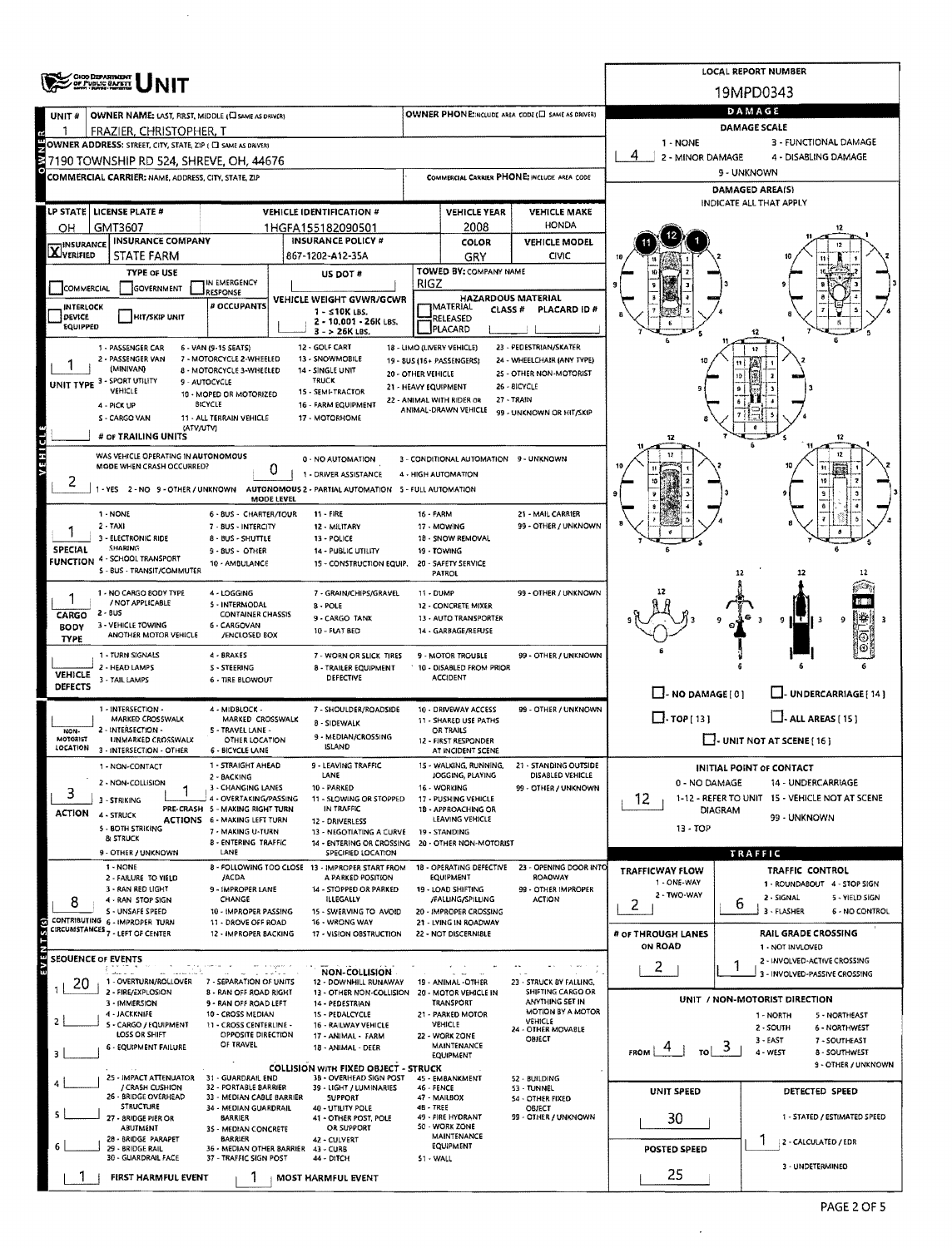| UNIT #                            |                                                                                                                                                                                                                                                                                                                                                                                                                                                                                                                                                                                                                                                                                                                                                                                                                                                                                                                                                                                                                                                                                                                                                                                                                                                                                                                                                                                                                                                                                                                                                                                                                                                                                                                                                                                                                                                                                                                                                                                                                                                                                                                                                                                                                                                                                                                                                                                                                                                                                                                                                                                            |                                                                                                                                                                                                                                                                                                                                                                                                                                                                                                                                                                                                                                                                                                                                                                                                                                                                                                                                                                                                                                                                                                                                                                                                                                                                                                                                                                                                                                                                                                                                                                                                                                                                                                                                                                                                                                                                                                                                                                                                                                                                                                                                                                                                                                                                                                                                                                                                                                                                                                                                                                                                                                                                                                                                                                                                                                                                                                                                                                                                                                                                                                                                                               |                           |  |                     |                      |                                                                                                                                                                                                                                                                                                                                                                                                                                                                                                                                                                                                                                                                                              | DAMAGE |  |
|-----------------------------------|--------------------------------------------------------------------------------------------------------------------------------------------------------------------------------------------------------------------------------------------------------------------------------------------------------------------------------------------------------------------------------------------------------------------------------------------------------------------------------------------------------------------------------------------------------------------------------------------------------------------------------------------------------------------------------------------------------------------------------------------------------------------------------------------------------------------------------------------------------------------------------------------------------------------------------------------------------------------------------------------------------------------------------------------------------------------------------------------------------------------------------------------------------------------------------------------------------------------------------------------------------------------------------------------------------------------------------------------------------------------------------------------------------------------------------------------------------------------------------------------------------------------------------------------------------------------------------------------------------------------------------------------------------------------------------------------------------------------------------------------------------------------------------------------------------------------------------------------------------------------------------------------------------------------------------------------------------------------------------------------------------------------------------------------------------------------------------------------------------------------------------------------------------------------------------------------------------------------------------------------------------------------------------------------------------------------------------------------------------------------------------------------------------------------------------------------------------------------------------------------------------------------------------------------------------------------------------------------|---------------------------------------------------------------------------------------------------------------------------------------------------------------------------------------------------------------------------------------------------------------------------------------------------------------------------------------------------------------------------------------------------------------------------------------------------------------------------------------------------------------------------------------------------------------------------------------------------------------------------------------------------------------------------------------------------------------------------------------------------------------------------------------------------------------------------------------------------------------------------------------------------------------------------------------------------------------------------------------------------------------------------------------------------------------------------------------------------------------------------------------------------------------------------------------------------------------------------------------------------------------------------------------------------------------------------------------------------------------------------------------------------------------------------------------------------------------------------------------------------------------------------------------------------------------------------------------------------------------------------------------------------------------------------------------------------------------------------------------------------------------------------------------------------------------------------------------------------------------------------------------------------------------------------------------------------------------------------------------------------------------------------------------------------------------------------------------------------------------------------------------------------------------------------------------------------------------------------------------------------------------------------------------------------------------------------------------------------------------------------------------------------------------------------------------------------------------------------------------------------------------------------------------------------------------------------------------------------------------------------------------------------------------------------------------------------------------------------------------------------------------------------------------------------------------------------------------------------------------------------------------------------------------------------------------------------------------------------------------------------------------------------------------------------------------------------------------------------------------------------------------------------------------|---------------------------|--|---------------------|----------------------|----------------------------------------------------------------------------------------------------------------------------------------------------------------------------------------------------------------------------------------------------------------------------------------------------------------------------------------------------------------------------------------------------------------------------------------------------------------------------------------------------------------------------------------------------------------------------------------------------------------------------------------------------------------------------------------------|--------|--|
| 2                                 |                                                                                                                                                                                                                                                                                                                                                                                                                                                                                                                                                                                                                                                                                                                                                                                                                                                                                                                                                                                                                                                                                                                                                                                                                                                                                                                                                                                                                                                                                                                                                                                                                                                                                                                                                                                                                                                                                                                                                                                                                                                                                                                                                                                                                                                                                                                                                                                                                                                                                                                                                                                            |                                                                                                                                                                                                                                                                                                                                                                                                                                                                                                                                                                                                                                                                                                                                                                                                                                                                                                                                                                                                                                                                                                                                                                                                                                                                                                                                                                                                                                                                                                                                                                                                                                                                                                                                                                                                                                                                                                                                                                                                                                                                                                                                                                                                                                                                                                                                                                                                                                                                                                                                                                                                                                                                                                                                                                                                                                                                                                                                                                                                                                                                                                                                                               |                           |  |                     |                      |                                                                                                                                                                                                                                                                                                                                                                                                                                                                                                                                                                                                                                                                                              |        |  |
|                                   |                                                                                                                                                                                                                                                                                                                                                                                                                                                                                                                                                                                                                                                                                                                                                                                                                                                                                                                                                                                                                                                                                                                                                                                                                                                                                                                                                                                                                                                                                                                                                                                                                                                                                                                                                                                                                                                                                                                                                                                                                                                                                                                                                                                                                                                                                                                                                                                                                                                                                                                                                                                            |                                                                                                                                                                                                                                                                                                                                                                                                                                                                                                                                                                                                                                                                                                                                                                                                                                                                                                                                                                                                                                                                                                                                                                                                                                                                                                                                                                                                                                                                                                                                                                                                                                                                                                                                                                                                                                                                                                                                                                                                                                                                                                                                                                                                                                                                                                                                                                                                                                                                                                                                                                                                                                                                                                                                                                                                                                                                                                                                                                                                                                                                                                                                                               |                           |  |                     |                      |                                                                                                                                                                                                                                                                                                                                                                                                                                                                                                                                                                                                                                                                                              |        |  |
|                                   |                                                                                                                                                                                                                                                                                                                                                                                                                                                                                                                                                                                                                                                                                                                                                                                                                                                                                                                                                                                                                                                                                                                                                                                                                                                                                                                                                                                                                                                                                                                                                                                                                                                                                                                                                                                                                                                                                                                                                                                                                                                                                                                                                                                                                                                                                                                                                                                                                                                                                                                                                                                            |                                                                                                                                                                                                                                                                                                                                                                                                                                                                                                                                                                                                                                                                                                                                                                                                                                                                                                                                                                                                                                                                                                                                                                                                                                                                                                                                                                                                                                                                                                                                                                                                                                                                                                                                                                                                                                                                                                                                                                                                                                                                                                                                                                                                                                                                                                                                                                                                                                                                                                                                                                                                                                                                                                                                                                                                                                                                                                                                                                                                                                                                                                                                                               |                           |  |                     |                      |                                                                                                                                                                                                                                                                                                                                                                                                                                                                                                                                                                                                                                                                                              |        |  |
|                                   |                                                                                                                                                                                                                                                                                                                                                                                                                                                                                                                                                                                                                                                                                                                                                                                                                                                                                                                                                                                                                                                                                                                                                                                                                                                                                                                                                                                                                                                                                                                                                                                                                                                                                                                                                                                                                                                                                                                                                                                                                                                                                                                                                                                                                                                                                                                                                                                                                                                                                                                                                                                            |                                                                                                                                                                                                                                                                                                                                                                                                                                                                                                                                                                                                                                                                                                                                                                                                                                                                                                                                                                                                                                                                                                                                                                                                                                                                                                                                                                                                                                                                                                                                                                                                                                                                                                                                                                                                                                                                                                                                                                                                                                                                                                                                                                                                                                                                                                                                                                                                                                                                                                                                                                                                                                                                                                                                                                                                                                                                                                                                                                                                                                                                                                                                                               |                           |  |                     |                      |                                                                                                                                                                                                                                                                                                                                                                                                                                                                                                                                                                                                                                                                                              |        |  |
|                                   |                                                                                                                                                                                                                                                                                                                                                                                                                                                                                                                                                                                                                                                                                                                                                                                                                                                                                                                                                                                                                                                                                                                                                                                                                                                                                                                                                                                                                                                                                                                                                                                                                                                                                                                                                                                                                                                                                                                                                                                                                                                                                                                                                                                                                                                                                                                                                                                                                                                                                                                                                                                            |                                                                                                                                                                                                                                                                                                                                                                                                                                                                                                                                                                                                                                                                                                                                                                                                                                                                                                                                                                                                                                                                                                                                                                                                                                                                                                                                                                                                                                                                                                                                                                                                                                                                                                                                                                                                                                                                                                                                                                                                                                                                                                                                                                                                                                                                                                                                                                                                                                                                                                                                                                                                                                                                                                                                                                                                                                                                                                                                                                                                                                                                                                                                                               |                           |  | <b>VEHICLE YEAR</b> | <b>VEHICLE MAKE</b>  |                                                                                                                                                                                                                                                                                                                                                                                                                                                                                                                                                                                                                                                                                              |        |  |
| ОH                                |                                                                                                                                                                                                                                                                                                                                                                                                                                                                                                                                                                                                                                                                                                                                                                                                                                                                                                                                                                                                                                                                                                                                                                                                                                                                                                                                                                                                                                                                                                                                                                                                                                                                                                                                                                                                                                                                                                                                                                                                                                                                                                                                                                                                                                                                                                                                                                                                                                                                                                                                                                                            |                                                                                                                                                                                                                                                                                                                                                                                                                                                                                                                                                                                                                                                                                                                                                                                                                                                                                                                                                                                                                                                                                                                                                                                                                                                                                                                                                                                                                                                                                                                                                                                                                                                                                                                                                                                                                                                                                                                                                                                                                                                                                                                                                                                                                                                                                                                                                                                                                                                                                                                                                                                                                                                                                                                                                                                                                                                                                                                                                                                                                                                                                                                                                               |                           |  | 2003                | CHEVROLET            |                                                                                                                                                                                                                                                                                                                                                                                                                                                                                                                                                                                                                                                                                              |        |  |
| <b>X</b> INSURANCE                |                                                                                                                                                                                                                                                                                                                                                                                                                                                                                                                                                                                                                                                                                                                                                                                                                                                                                                                                                                                                                                                                                                                                                                                                                                                                                                                                                                                                                                                                                                                                                                                                                                                                                                                                                                                                                                                                                                                                                                                                                                                                                                                                                                                                                                                                                                                                                                                                                                                                                                                                                                                            |                                                                                                                                                                                                                                                                                                                                                                                                                                                                                                                                                                                                                                                                                                                                                                                                                                                                                                                                                                                                                                                                                                                                                                                                                                                                                                                                                                                                                                                                                                                                                                                                                                                                                                                                                                                                                                                                                                                                                                                                                                                                                                                                                                                                                                                                                                                                                                                                                                                                                                                                                                                                                                                                                                                                                                                                                                                                                                                                                                                                                                                                                                                                                               |                           |  | COLOR               | <b>VEHICLE MODEL</b> |                                                                                                                                                                                                                                                                                                                                                                                                                                                                                                                                                                                                                                                                                              |        |  |
|                                   |                                                                                                                                                                                                                                                                                                                                                                                                                                                                                                                                                                                                                                                                                                                                                                                                                                                                                                                                                                                                                                                                                                                                                                                                                                                                                                                                                                                                                                                                                                                                                                                                                                                                                                                                                                                                                                                                                                                                                                                                                                                                                                                                                                                                                                                                                                                                                                                                                                                                                                                                                                                            |                                                                                                                                                                                                                                                                                                                                                                                                                                                                                                                                                                                                                                                                                                                                                                                                                                                                                                                                                                                                                                                                                                                                                                                                                                                                                                                                                                                                                                                                                                                                                                                                                                                                                                                                                                                                                                                                                                                                                                                                                                                                                                                                                                                                                                                                                                                                                                                                                                                                                                                                                                                                                                                                                                                                                                                                                                                                                                                                                                                                                                                                                                                                                               |                           |  |                     |                      |                                                                                                                                                                                                                                                                                                                                                                                                                                                                                                                                                                                                                                                                                              |        |  |
| COMMERCIAL                        | <b>TYPE OF USE</b><br>US DOT #<br>IN EMERGENCY<br><b>GOVERNMENT</b><br>RESPONSE<br><b>HAZARDOUS MATERIAL</b><br>VEHICLE WEIGHT GVWR/GCWR<br># OCCUPANTS<br>MATERIAL<br>CLASS <sup>#</sup><br>PLACARD ID #<br>$1 - 510K$ LBS.<br>HIT/SKIP UNIT<br>RELEASED<br>2 - 10.001 - 26K LBS.<br>PLACARD<br>3 - > 26K LBS.<br>12 - GOLF CART<br>23 - PEDESTRIAN/SKATER<br>6 - VAN (9-15 SEATS)<br>18 - LIMO (LIVERY VEHICLE)<br>12<br>7 - MOTORCYCLE 2-WHEELED<br>13 - SNOWMOBILE<br>24 - WHEELCHAIR (ANY TYPE)<br>19 - BUS (16+ PASSENGERS)<br>10<br>8 MOTORCYCLE 3-WHEELED<br>14 - SINGLE UNIT<br>20 - OTHER VEHICLE<br>25 - OTHER NON-MOTORIST<br><b>TRUCK</b><br>9 - AUTOCYCLE<br>26 - BICYCLE<br>21 - HEAVY EQUIPMENT<br>VEHICLE<br><b>15 - SEMI-TRACTOR</b><br>10 - MOPED OR MOTORIZED<br>22 - ANIMAL WITH RIDER OR<br>27 - TRAIN<br><b>BICYCLE</b><br>16 - FARM EQUIPMENT<br>ANIMAL-DRAWN VEHICLE<br>99 - UNKNOWN OR HIT/SKIP<br>11 - ALL TERRAIN VEHICLE<br>17 - MOTORHOME<br>(AIV/UTV)<br>12<br>12<br>12<br>0 - NO AUTOMATION<br>3 - CONDITIONAL AUTOMATION 9 - UNKNOWN<br>0<br>1 - DRIVER ASSISTANCE<br>4 - HIGH AUTOMATION<br>AUTONOMOUS 2 - PARTIAL AUTOMATION 5 - FULL AUTOMATION<br>MODE LEVEL<br>6 - BUS - CHARTER/TOUR<br>11 - FIRE<br>16 - FARM<br>21 - MAIL CARRIER<br>7 - 8US - INTERCITY<br>12 - MILITARY<br>17 - MOWING<br>99 - OTHER / UNKNOWN<br><b>B - BUS - SHUTTLE</b><br>13 - POLICE<br>18 - SNOW REMOVAL<br>9 - 8US - OTHER<br>14 - PUBLIC UTILITY<br>19 - TOWING<br>10 - AMBULANCE<br>15 - CONSTRUCTION EQUIP.<br>20 - SAFETY SERVICE<br>PATROL<br>4 - LOGGING<br>99 - OTHER / UNKNOWN<br>7 - GRAIN/CHIPS/GRAVEL<br>11 - DUMP<br>S - INTERMODAL<br>8 - POLE<br>12 - CONCRETE MIXER<br><b>CONTAINER CHASSIS</b><br>9 - CARGO TANK<br>13 - AUTO TRANSPORTER<br>IÇ.<br>9 ILT.<br>9<br>6 - CARGOVAN<br>10 - FLAT BED<br>14 - GARBAGE/REFUSE<br><b>/ENCLOSED BOX</b><br>4 - BRAKES<br>7 - WORN OR SLICK TIRES<br>9 - MOTOR TROUBLE<br>99 - OTHER / UNKNOWN<br>S - STEERING<br><b>B - TRAILER EQUIPMENT</b><br>10 - DISABLED FROM PRIOR<br>DEFECTIVE<br><b>ACCIDENT</b><br>6 - TIRE BLOWOUT<br>$\Box$ - NO DAMAGE $\{0\}$<br>LI-UNDERCARRIAGE   14 ]<br>4 - MIDBLOCK -<br>7 - SHOULDER/ROADSIDE<br>10 - DRIVEWAY ACCESS<br>99 - OTHER / UNKNOWN<br>$\Box$ TOP [13]<br>$\Box$ - ALL AREAS (15)<br>MARKED CROSSWALK<br>MARKED CROSSWALK<br>11 - SHARED USE PATHS<br>8 - SIDEWALK<br>S - TRAVEL LANE -<br>OR TRAILS<br>9 - MEDIAN/CROSSING<br>$\Box$ - UNIT NOT AT SCENE (16)<br>OTHER LOCATION<br>12 - FIRST RESPONDER<br><b>ISLAND</b><br>6 - BICYCLE LANE<br>AT INCIDENT SCENE |                                                                                                                                                                                                                                                                                                                                                                                                                                                                                                                                                                                                                                                                                                                                                                                                                                                                                                                                                                                                                                                                                                                                                                                                                                                                                                                                                                                                                                                                                                                                                                                                                                                                                                                                                                                                                                                                                                                                                                                                                                                                                                                                                                                                                                                                                                                                                                                                                                                                                                                                                                                                                                                                                                                                                                                                                                                                                                                                                                                                                                                                                                                                                               |                           |  |                     |                      |                                                                                                                                                                                                                                                                                                                                                                                                                                                                                                                                                                                                                                                                                              |        |  |
| <b>INTERLOCK</b>                  |                                                                                                                                                                                                                                                                                                                                                                                                                                                                                                                                                                                                                                                                                                                                                                                                                                                                                                                                                                                                                                                                                                                                                                                                                                                                                                                                                                                                                                                                                                                                                                                                                                                                                                                                                                                                                                                                                                                                                                                                                                                                                                                                                                                                                                                                                                                                                                                                                                                                                                                                                                                            |                                                                                                                                                                                                                                                                                                                                                                                                                                                                                                                                                                                                                                                                                                                                                                                                                                                                                                                                                                                                                                                                                                                                                                                                                                                                                                                                                                                                                                                                                                                                                                                                                                                                                                                                                                                                                                                                                                                                                                                                                                                                                                                                                                                                                                                                                                                                                                                                                                                                                                                                                                                                                                                                                                                                                                                                                                                                                                                                                                                                                                                                                                                                                               |                           |  |                     |                      | 2 - MINOR DAMAGE<br>4 - DISABLING DAMAGE<br>9 - UNKNOWN<br><b>DAMAGED AREA(S)</b><br>INDICATE ALL THAT APPLY<br><b>INITIAL POINT OF CONTACT</b><br>0 - NO DAMAGE<br>14 - UNDERCARRIAGE<br>1-12 - REFER TO UNIT 15 - VEHICLE NOT AT SCENE<br>6<br><b>DIAGRAM</b><br>99 - UNKNOWN<br>$13 - TOP$<br>TRAFFIC<br>TRAFFICWAY FLOW<br>TRAFFIC CONTROL<br>1 - ONE-WAY<br>1 - ROUNDABOUT 4 - STOP SIGN<br>2 - TWO-WAY<br>2 - SIGNAL<br>5 - YIELD SIGN<br>2<br>6<br>3 - FLASHER<br><b>6 - NO CONTROL</b><br># OF THROUGH LANES<br>RAIL GRADE CROSSING<br>ON ROAD<br>1 - NOT INVLOVED<br>2 - INVOLVED-ACTIVE CROSSING<br>$\mathbf{2}$<br>3 - INVOLVED-PASSIVE CROSSING<br>UNIT / NON-MOTORIST DIRECTION |        |  |
| DEVICE<br>EQUIPPED                |                                                                                                                                                                                                                                                                                                                                                                                                                                                                                                                                                                                                                                                                                                                                                                                                                                                                                                                                                                                                                                                                                                                                                                                                                                                                                                                                                                                                                                                                                                                                                                                                                                                                                                                                                                                                                                                                                                                                                                                                                                                                                                                                                                                                                                                                                                                                                                                                                                                                                                                                                                                            |                                                                                                                                                                                                                                                                                                                                                                                                                                                                                                                                                                                                                                                                                                                                                                                                                                                                                                                                                                                                                                                                                                                                                                                                                                                                                                                                                                                                                                                                                                                                                                                                                                                                                                                                                                                                                                                                                                                                                                                                                                                                                                                                                                                                                                                                                                                                                                                                                                                                                                                                                                                                                                                                                                                                                                                                                                                                                                                                                                                                                                                                                                                                                               |                           |  |                     |                      |                                                                                                                                                                                                                                                                                                                                                                                                                                                                                                                                                                                                                                                                                              |        |  |
|                                   |                                                                                                                                                                                                                                                                                                                                                                                                                                                                                                                                                                                                                                                                                                                                                                                                                                                                                                                                                                                                                                                                                                                                                                                                                                                                                                                                                                                                                                                                                                                                                                                                                                                                                                                                                                                                                                                                                                                                                                                                                                                                                                                                                                                                                                                                                                                                                                                                                                                                                                                                                                                            | <b>LOCAL REPORT NUMBER</b><br>19MPD0343<br>OWNER PHONE:INCLUDE AREA CODE (E) SAME AS DRIVERY<br>DAMAGE SCALE<br>740-622-6135<br>1 - NONE<br>3 - FUNCTIONAL DAMAGE<br>COMMERCIAL CARRIER PHONE: INCLUDE AREA CODE<br><b>VEHICLE IDENTIFICATION #</b><br>1G1ND52J53MG27196<br><b>INSURANCE POLICY #</b><br>GLD<br><b>MALIBU</b><br>TOWED BY: COMPANY NAME<br>1 - STRAIGHT AHEAD<br><b>LEAVING TRAFFIC</b><br>WALKING, RUNNING,<br>21 - STANDING OUTSIDE<br>LANE<br>JOGGING, PLAYING<br>DISABLED VEHICLE<br>2 - BACKING<br>3 - CHANGING LANES<br>10 - PARKED<br>16 - WORKING<br>99 - OTHER / UNKNOWN<br>11<br>4 - OVERTAKING/PASSING<br>11 - SLOWING OR STOPPED<br>17 - PUSHING VEHICLE<br>PRE-CRASH 5 - MAKING RIGHT TURN<br>IN TRAFFIC<br>18 - APPROACHING OR<br>LEAVING VEHICLE<br>ACTIONS 6 - MAKING LEFT TURN<br>12 - DRIVERLESS<br>7 - MAKING U-TURN<br>13 - NEGOTIATING A CURVE<br>19 - STANDING<br><b>8 - ENTERING TRAFFIC</b><br>14 - ENTERING OR CROSSING 20 - OTHER NON-MOTORIST<br>LANE<br>SPECIFIED LOCATION<br>8 - FOLLOWING TOO CLOSE 13 - IMPROPER START FROM<br>18 - OPERATING DEFECTIVE 23 - OPENING DOOR INTO<br>/ACDA<br><b>EQUIPMENT</b><br><b>ROADWAY</b><br>A PARKED POSITION<br>9 - IMPROPER LANE<br>14 - STOPPED OR PARKED<br>19 - LOAD SHIFTING<br>99 - OTHER IMPROPER<br><b>ACTION</b><br>CHANGE<br><b>ILLEGALLY</b><br>/FALLING/SPILLING<br>10 - IMPROPER PASSING<br>15 - SWERVING TO AVOID<br>20 - IMPROPER CROSSING<br>11 - DROVE OFF ROAD<br>16 - WRONG WAY<br>21 - LYING IN ROADWAY<br>12 - IMPROPER BACKING<br>17 - VISION OBSTRUCTION<br>22 - NOT DISCERNIBLE<br>NON-COLLISION-<br>7 - SEPARATION OF UNITS<br>23 - STRUCK BY FALLING,<br>12 - DOWNHILL RUNAWAY<br>19 - ANIMAL -OTHER<br>8 - RAN OFF ROAD RIGHT<br>SHIFTING CARGO OR<br>13 - OTHER NON-COLLISION 20 - MOTOR VEHICLE IN<br>ANYTHING SET IN<br><b>TRANSPORT</b><br>9 - RAN OFF ROAD LEFT<br>14 - PEDESTRIAN<br>MOTION BY A MOTOR<br>10 - CROSS MEDIAN<br>15 - PEDALCYCLE<br>21 - PARKED MOTOR<br>1 - NORTH<br>5 - NORTHEAST<br>VEHICLE<br>VEHICLE<br>11 - CROSS CENTERLINE -<br>16 - RAILWAY VEHICLE<br>2 - SOUTH<br><b>6 NORTHWEST</b><br>24 - OTHER MOVABLE<br>OPPOSITE DIRECTION<br>22 - WORK ZONE<br>17 ANIMAL - FARM<br>OBJECT<br>$3 - EAST$<br>7 - SOUTHEAST<br>OF TRAVEL<br><b>MAINTENANCE</b><br>18 - ANIMAL - DEER<br>ು<br><b>FROM</b><br>TO !<br>4 - WEST<br><b>8 - SOUTHWEST</b><br>EQUIPMENT<br>$\sim$<br>$\sim$ $\sim$<br>$m \rightarrow +$<br>9 - OTHER / UNKNOWN<br><b>COLLISION WITH FIXED OBJECT - STRUCK</b><br>31 - GUARDRAIL END<br>38 - OVERHEAD SIGN POST<br>4S - EMBANKMENT<br>52 - BUILDING<br>32 - PORTABLE BARRIER<br>39 - LIGHT / LUMINARIES<br>46 - FENCE<br>53 - TUNNEL<br>UNIT SPEED<br>DETECTED SPEED<br>33 - MEDIAN CABLE BARRIER<br><b>SUPPORT</b><br>47 - MAILBOX<br><b>S4 - OTHER FIXED</b><br>48 - TREE<br>34 - MEDIAN GUARDRAIL<br>40 - UTILITY POLE<br>OBJECT<br>49 - FIRE HYDRANT<br>99 - OTHER / UNKNOWN<br>1 - STATED / ESTIMATED SPEED<br>0<br><b>BARRIER</b><br>41 - OTHER POST, POLE<br>50 - WORK ZONE<br>OR SUPPORT<br>35 - MEDIAN CONCRETE<br>MAINTENANCE<br><b>BARRIER</b><br>42 - CULVERT<br>2 - CALCULATED / EDR |                           |  |                     |                      |                                                                                                                                                                                                                                                                                                                                                                                                                                                                                                                                                                                                                                                                                              |        |  |
|                                   |                                                                                                                                                                                                                                                                                                                                                                                                                                                                                                                                                                                                                                                                                                                                                                                                                                                                                                                                                                                                                                                                                                                                                                                                                                                                                                                                                                                                                                                                                                                                                                                                                                                                                                                                                                                                                                                                                                                                                                                                                                                                                                                                                                                                                                                                                                                                                                                                                                                                                                                                                                                            |                                                                                                                                                                                                                                                                                                                                                                                                                                                                                                                                                                                                                                                                                                                                                                                                                                                                                                                                                                                                                                                                                                                                                                                                                                                                                                                                                                                                                                                                                                                                                                                                                                                                                                                                                                                                                                                                                                                                                                                                                                                                                                                                                                                                                                                                                                                                                                                                                                                                                                                                                                                                                                                                                                                                                                                                                                                                                                                                                                                                                                                                                                                                                               |                           |  |                     |                      |                                                                                                                                                                                                                                                                                                                                                                                                                                                                                                                                                                                                                                                                                              |        |  |
|                                   | MOTORIST MUTUAL INSURANC 3650-06-515101-00A                                                                                                                                                                                                                                                                                                                                                                                                                                                                                                                                                                                                                                                                                                                                                                                                                                                                                                                                                                                                                                                                                                                                                                                                                                                                                                                                                                                                                                                                                                                                                                                                                                                                                                                                                                                                                                                                                                                                                                                                                                                                                                                                                                                                                                                                                                                                                                                                                                                                                                                                                |                                                                                                                                                                                                                                                                                                                                                                                                                                                                                                                                                                                                                                                                                                                                                                                                                                                                                                                                                                                                                                                                                                                                                                                                                                                                                                                                                                                                                                                                                                                                                                                                                                                                                                                                                                                                                                                                                                                                                                                                                                                                                                                                                                                                                                                                                                                                                                                                                                                                                                                                                                                                                                                                                                                                                                                                                                                                                                                                                                                                                                                                                                                                                               |                           |  |                     |                      |                                                                                                                                                                                                                                                                                                                                                                                                                                                                                                                                                                                                                                                                                              |        |  |
|                                   |                                                                                                                                                                                                                                                                                                                                                                                                                                                                                                                                                                                                                                                                                                                                                                                                                                                                                                                                                                                                                                                                                                                                                                                                                                                                                                                                                                                                                                                                                                                                                                                                                                                                                                                                                                                                                                                                                                                                                                                                                                                                                                                                                                                                                                                                                                                                                                                                                                                                                                                                                                                            | / CRASH CUSHION<br><b>STRUCTURE</b><br>ABUTMENT                                                                                                                                                                                                                                                                                                                                                                                                                                                                                                                                                                                                                                                                                                                                                                                                                                                                                                                                                                                                                                                                                                                                                                                                                                                                                                                                                                                                                                                                                                                                                                                                                                                                                                                                                                                                                                                                                                                                                                                                                                                                                                                                                                                                                                                                                                                                                                                                                                                                                                                                                                                                                                                                                                                                                                                                                                                                                                                                                                                                                                                                                                               |                           |  |                     |                      |                                                                                                                                                                                                                                                                                                                                                                                                                                                                                                                                                                                                                                                                                              |        |  |
|                                   |                                                                                                                                                                                                                                                                                                                                                                                                                                                                                                                                                                                                                                                                                                                                                                                                                                                                                                                                                                                                                                                                                                                                                                                                                                                                                                                                                                                                                                                                                                                                                                                                                                                                                                                                                                                                                                                                                                                                                                                                                                                                                                                                                                                                                                                                                                                                                                                                                                                                                                                                                                                            |                                                                                                                                                                                                                                                                                                                                                                                                                                                                                                                                                                                                                                                                                                                                                                                                                                                                                                                                                                                                                                                                                                                                                                                                                                                                                                                                                                                                                                                                                                                                                                                                                                                                                                                                                                                                                                                                                                                                                                                                                                                                                                                                                                                                                                                                                                                                                                                                                                                                                                                                                                                                                                                                                                                                                                                                                                                                                                                                                                                                                                                                                                                                                               |                           |  |                     |                      |                                                                                                                                                                                                                                                                                                                                                                                                                                                                                                                                                                                                                                                                                              |        |  |
|                                   | <b>OHIO DEPARTMENT</b><br>OF PUBLIC BAFETY<br>OWNER NAME: LAST, FIRST, MIDDLE (CISAME AS DRIVER)<br>HOPKINS, DONALD, E<br>OWNER ADDRESS: STREET, CITY, STATE, ZIP ( CI SAME AS DRIVER)<br>2374 S LAWN EXT, COSHOCTON, OH, 43812<br>COMMERCIAL CARRIER: NAME, ADDRESS, CITY, STATE, ZIP<br>LP STATE   LICENSE PLATE #<br>GBM4456<br><b>INSURANCE COMPANY</b><br>1 - PASSENGER CAR<br>2 - PASSENGER VAN<br>(MINIVAN)<br>UNIT TYPE 3 - SPORT UTILITY<br>4 - PICK UP<br>5 - CARGO VAN<br># OF TRAILING UNITS<br>WAS VEHICLE OPERATING IN AUTONOMOUS<br>MODE WHEN CRASH OCCURRED?<br>1 - YES 2 - NO 9 - OTHER / UNKNOWN<br>1 - NONE<br>$2 - TAX1$<br>3 - ELECTRONIC RIDE<br><b>SHARING</b><br>4 - SCHOOL TRANSPORT<br>S - BUS - TRANSIT/COMMUTER<br>1 - NO CARGO BODY TYPE<br>/ NOT APPLICABLE<br>$2 - 8US$<br>3 - VEHICLE TOWING<br>ANOTHER MOTOR VEHICLE<br>1 - TURN SIGNALS<br>2 - HEAD LAMPS<br>3 - TAIL LAMPS<br>1 - INTERSECTION -<br>VON-MOTORIST 2 - INTERSECTION -<br>UNMARKED CROSSWALK<br>AT IMPACT 3 - INTERSECTION - OTHER<br>1 - NON-CONTACT<br>2 - NON-COLLISION<br>3 - STRIKING<br>4 - STRUCK<br>S - BOTH STRIKING<br>& STRUCK<br>9 - OTHER / UNKNOWN<br>1 - NONE<br>2 - FAILURE TO YIELD<br>3 - RAN RED LIGHT<br>4 - RAN STOP SIGN<br>S - UNSAFE SPEED<br>CONTRIBUTING 6 - IMPROPER TURN<br>CIRCUMSTANCES <sub>7</sub> - LEFT OF CENTER<br>1 - OVERTURN/ROLLOVER<br>2 - FIRE/EXPLOSION<br>3 - IMMERSION<br>4 - JACKKNIFE<br>5 - CARGO / EQUIPMENT<br>LOSS OR SHIFT<br>6 - EQUIPMENT FAILURE<br>25 - IMPACT ATTENUATOR<br>26 - BRIDGE OVERHEAD<br>27 - BRIDGE PIER OR<br>28 - BRIDGE PARAPET<br>EQUIPMENT<br>29 - BRIDGE RAIL<br>36 - MEDIAN OTHER BARRIER 43 - CURB<br>POSTED SPEED<br>30 - GUARDRAIL FACE<br>37 - TRAFFIC SIGN POST<br>44 - DITCH<br>51 - WALL<br>3 - UNDETERMINED                                                                                                                                                                                                                                                                                                                                                                                                                                                                                                                                                                                                                                                                                                                                                                                            |                                                                                                                                                                                                                                                                                                                                                                                                                                                                                                                                                                                                                                                                                                                                                                                                                                                                                                                                                                                                                                                                                                                                                                                                                                                                                                                                                                                                                                                                                                                                                                                                                                                                                                                                                                                                                                                                                                                                                                                                                                                                                                                                                                                                                                                                                                                                                                                                                                                                                                                                                                                                                                                                                                                                                                                                                                                                                                                                                                                                                                                                                                                                                               |                           |  |                     |                      |                                                                                                                                                                                                                                                                                                                                                                                                                                                                                                                                                                                                                                                                                              |        |  |
| VEHICLE                           |                                                                                                                                                                                                                                                                                                                                                                                                                                                                                                                                                                                                                                                                                                                                                                                                                                                                                                                                                                                                                                                                                                                                                                                                                                                                                                                                                                                                                                                                                                                                                                                                                                                                                                                                                                                                                                                                                                                                                                                                                                                                                                                                                                                                                                                                                                                                                                                                                                                                                                                                                                                            |                                                                                                                                                                                                                                                                                                                                                                                                                                                                                                                                                                                                                                                                                                                                                                                                                                                                                                                                                                                                                                                                                                                                                                                                                                                                                                                                                                                                                                                                                                                                                                                                                                                                                                                                                                                                                                                                                                                                                                                                                                                                                                                                                                                                                                                                                                                                                                                                                                                                                                                                                                                                                                                                                                                                                                                                                                                                                                                                                                                                                                                                                                                                                               |                           |  |                     |                      |                                                                                                                                                                                                                                                                                                                                                                                                                                                                                                                                                                                                                                                                                              |        |  |
| 2                                 |                                                                                                                                                                                                                                                                                                                                                                                                                                                                                                                                                                                                                                                                                                                                                                                                                                                                                                                                                                                                                                                                                                                                                                                                                                                                                                                                                                                                                                                                                                                                                                                                                                                                                                                                                                                                                                                                                                                                                                                                                                                                                                                                                                                                                                                                                                                                                                                                                                                                                                                                                                                            |                                                                                                                                                                                                                                                                                                                                                                                                                                                                                                                                                                                                                                                                                                                                                                                                                                                                                                                                                                                                                                                                                                                                                                                                                                                                                                                                                                                                                                                                                                                                                                                                                                                                                                                                                                                                                                                                                                                                                                                                                                                                                                                                                                                                                                                                                                                                                                                                                                                                                                                                                                                                                                                                                                                                                                                                                                                                                                                                                                                                                                                                                                                                                               |                           |  |                     |                      |                                                                                                                                                                                                                                                                                                                                                                                                                                                                                                                                                                                                                                                                                              |        |  |
|                                   |                                                                                                                                                                                                                                                                                                                                                                                                                                                                                                                                                                                                                                                                                                                                                                                                                                                                                                                                                                                                                                                                                                                                                                                                                                                                                                                                                                                                                                                                                                                                                                                                                                                                                                                                                                                                                                                                                                                                                                                                                                                                                                                                                                                                                                                                                                                                                                                                                                                                                                                                                                                            |                                                                                                                                                                                                                                                                                                                                                                                                                                                                                                                                                                                                                                                                                                                                                                                                                                                                                                                                                                                                                                                                                                                                                                                                                                                                                                                                                                                                                                                                                                                                                                                                                                                                                                                                                                                                                                                                                                                                                                                                                                                                                                                                                                                                                                                                                                                                                                                                                                                                                                                                                                                                                                                                                                                                                                                                                                                                                                                                                                                                                                                                                                                                                               |                           |  |                     |                      |                                                                                                                                                                                                                                                                                                                                                                                                                                                                                                                                                                                                                                                                                              |        |  |
|                                   |                                                                                                                                                                                                                                                                                                                                                                                                                                                                                                                                                                                                                                                                                                                                                                                                                                                                                                                                                                                                                                                                                                                                                                                                                                                                                                                                                                                                                                                                                                                                                                                                                                                                                                                                                                                                                                                                                                                                                                                                                                                                                                                                                                                                                                                                                                                                                                                                                                                                                                                                                                                            |                                                                                                                                                                                                                                                                                                                                                                                                                                                                                                                                                                                                                                                                                                                                                                                                                                                                                                                                                                                                                                                                                                                                                                                                                                                                                                                                                                                                                                                                                                                                                                                                                                                                                                                                                                                                                                                                                                                                                                                                                                                                                                                                                                                                                                                                                                                                                                                                                                                                                                                                                                                                                                                                                                                                                                                                                                                                                                                                                                                                                                                                                                                                                               |                           |  |                     |                      |                                                                                                                                                                                                                                                                                                                                                                                                                                                                                                                                                                                                                                                                                              |        |  |
|                                   |                                                                                                                                                                                                                                                                                                                                                                                                                                                                                                                                                                                                                                                                                                                                                                                                                                                                                                                                                                                                                                                                                                                                                                                                                                                                                                                                                                                                                                                                                                                                                                                                                                                                                                                                                                                                                                                                                                                                                                                                                                                                                                                                                                                                                                                                                                                                                                                                                                                                                                                                                                                            |                                                                                                                                                                                                                                                                                                                                                                                                                                                                                                                                                                                                                                                                                                                                                                                                                                                                                                                                                                                                                                                                                                                                                                                                                                                                                                                                                                                                                                                                                                                                                                                                                                                                                                                                                                                                                                                                                                                                                                                                                                                                                                                                                                                                                                                                                                                                                                                                                                                                                                                                                                                                                                                                                                                                                                                                                                                                                                                                                                                                                                                                                                                                                               |                           |  |                     |                      |                                                                                                                                                                                                                                                                                                                                                                                                                                                                                                                                                                                                                                                                                              |        |  |
| SPECIAL<br><b>FUNCTION</b>        |                                                                                                                                                                                                                                                                                                                                                                                                                                                                                                                                                                                                                                                                                                                                                                                                                                                                                                                                                                                                                                                                                                                                                                                                                                                                                                                                                                                                                                                                                                                                                                                                                                                                                                                                                                                                                                                                                                                                                                                                                                                                                                                                                                                                                                                                                                                                                                                                                                                                                                                                                                                            |                                                                                                                                                                                                                                                                                                                                                                                                                                                                                                                                                                                                                                                                                                                                                                                                                                                                                                                                                                                                                                                                                                                                                                                                                                                                                                                                                                                                                                                                                                                                                                                                                                                                                                                                                                                                                                                                                                                                                                                                                                                                                                                                                                                                                                                                                                                                                                                                                                                                                                                                                                                                                                                                                                                                                                                                                                                                                                                                                                                                                                                                                                                                                               |                           |  |                     |                      |                                                                                                                                                                                                                                                                                                                                                                                                                                                                                                                                                                                                                                                                                              |        |  |
|                                   |                                                                                                                                                                                                                                                                                                                                                                                                                                                                                                                                                                                                                                                                                                                                                                                                                                                                                                                                                                                                                                                                                                                                                                                                                                                                                                                                                                                                                                                                                                                                                                                                                                                                                                                                                                                                                                                                                                                                                                                                                                                                                                                                                                                                                                                                                                                                                                                                                                                                                                                                                                                            |                                                                                                                                                                                                                                                                                                                                                                                                                                                                                                                                                                                                                                                                                                                                                                                                                                                                                                                                                                                                                                                                                                                                                                                                                                                                                                                                                                                                                                                                                                                                                                                                                                                                                                                                                                                                                                                                                                                                                                                                                                                                                                                                                                                                                                                                                                                                                                                                                                                                                                                                                                                                                                                                                                                                                                                                                                                                                                                                                                                                                                                                                                                                                               |                           |  |                     |                      |                                                                                                                                                                                                                                                                                                                                                                                                                                                                                                                                                                                                                                                                                              |        |  |
|                                   |                                                                                                                                                                                                                                                                                                                                                                                                                                                                                                                                                                                                                                                                                                                                                                                                                                                                                                                                                                                                                                                                                                                                                                                                                                                                                                                                                                                                                                                                                                                                                                                                                                                                                                                                                                                                                                                                                                                                                                                                                                                                                                                                                                                                                                                                                                                                                                                                                                                                                                                                                                                            |                                                                                                                                                                                                                                                                                                                                                                                                                                                                                                                                                                                                                                                                                                                                                                                                                                                                                                                                                                                                                                                                                                                                                                                                                                                                                                                                                                                                                                                                                                                                                                                                                                                                                                                                                                                                                                                                                                                                                                                                                                                                                                                                                                                                                                                                                                                                                                                                                                                                                                                                                                                                                                                                                                                                                                                                                                                                                                                                                                                                                                                                                                                                                               |                           |  |                     |                      |                                                                                                                                                                                                                                                                                                                                                                                                                                                                                                                                                                                                                                                                                              |        |  |
| CARGO                             |                                                                                                                                                                                                                                                                                                                                                                                                                                                                                                                                                                                                                                                                                                                                                                                                                                                                                                                                                                                                                                                                                                                                                                                                                                                                                                                                                                                                                                                                                                                                                                                                                                                                                                                                                                                                                                                                                                                                                                                                                                                                                                                                                                                                                                                                                                                                                                                                                                                                                                                                                                                            |                                                                                                                                                                                                                                                                                                                                                                                                                                                                                                                                                                                                                                                                                                                                                                                                                                                                                                                                                                                                                                                                                                                                                                                                                                                                                                                                                                                                                                                                                                                                                                                                                                                                                                                                                                                                                                                                                                                                                                                                                                                                                                                                                                                                                                                                                                                                                                                                                                                                                                                                                                                                                                                                                                                                                                                                                                                                                                                                                                                                                                                                                                                                                               |                           |  |                     |                      |                                                                                                                                                                                                                                                                                                                                                                                                                                                                                                                                                                                                                                                                                              |        |  |
| <b>BODY</b><br>TYPE               |                                                                                                                                                                                                                                                                                                                                                                                                                                                                                                                                                                                                                                                                                                                                                                                                                                                                                                                                                                                                                                                                                                                                                                                                                                                                                                                                                                                                                                                                                                                                                                                                                                                                                                                                                                                                                                                                                                                                                                                                                                                                                                                                                                                                                                                                                                                                                                                                                                                                                                                                                                                            |                                                                                                                                                                                                                                                                                                                                                                                                                                                                                                                                                                                                                                                                                                                                                                                                                                                                                                                                                                                                                                                                                                                                                                                                                                                                                                                                                                                                                                                                                                                                                                                                                                                                                                                                                                                                                                                                                                                                                                                                                                                                                                                                                                                                                                                                                                                                                                                                                                                                                                                                                                                                                                                                                                                                                                                                                                                                                                                                                                                                                                                                                                                                                               |                           |  |                     |                      |                                                                                                                                                                                                                                                                                                                                                                                                                                                                                                                                                                                                                                                                                              |        |  |
|                                   |                                                                                                                                                                                                                                                                                                                                                                                                                                                                                                                                                                                                                                                                                                                                                                                                                                                                                                                                                                                                                                                                                                                                                                                                                                                                                                                                                                                                                                                                                                                                                                                                                                                                                                                                                                                                                                                                                                                                                                                                                                                                                                                                                                                                                                                                                                                                                                                                                                                                                                                                                                                            |                                                                                                                                                                                                                                                                                                                                                                                                                                                                                                                                                                                                                                                                                                                                                                                                                                                                                                                                                                                                                                                                                                                                                                                                                                                                                                                                                                                                                                                                                                                                                                                                                                                                                                                                                                                                                                                                                                                                                                                                                                                                                                                                                                                                                                                                                                                                                                                                                                                                                                                                                                                                                                                                                                                                                                                                                                                                                                                                                                                                                                                                                                                                                               |                           |  |                     |                      |                                                                                                                                                                                                                                                                                                                                                                                                                                                                                                                                                                                                                                                                                              |        |  |
| VEHICLE                           |                                                                                                                                                                                                                                                                                                                                                                                                                                                                                                                                                                                                                                                                                                                                                                                                                                                                                                                                                                                                                                                                                                                                                                                                                                                                                                                                                                                                                                                                                                                                                                                                                                                                                                                                                                                                                                                                                                                                                                                                                                                                                                                                                                                                                                                                                                                                                                                                                                                                                                                                                                                            |                                                                                                                                                                                                                                                                                                                                                                                                                                                                                                                                                                                                                                                                                                                                                                                                                                                                                                                                                                                                                                                                                                                                                                                                                                                                                                                                                                                                                                                                                                                                                                                                                                                                                                                                                                                                                                                                                                                                                                                                                                                                                                                                                                                                                                                                                                                                                                                                                                                                                                                                                                                                                                                                                                                                                                                                                                                                                                                                                                                                                                                                                                                                                               |                           |  |                     |                      |                                                                                                                                                                                                                                                                                                                                                                                                                                                                                                                                                                                                                                                                                              |        |  |
| <b>DEFECTS</b>                    |                                                                                                                                                                                                                                                                                                                                                                                                                                                                                                                                                                                                                                                                                                                                                                                                                                                                                                                                                                                                                                                                                                                                                                                                                                                                                                                                                                                                                                                                                                                                                                                                                                                                                                                                                                                                                                                                                                                                                                                                                                                                                                                                                                                                                                                                                                                                                                                                                                                                                                                                                                                            |                                                                                                                                                                                                                                                                                                                                                                                                                                                                                                                                                                                                                                                                                                                                                                                                                                                                                                                                                                                                                                                                                                                                                                                                                                                                                                                                                                                                                                                                                                                                                                                                                                                                                                                                                                                                                                                                                                                                                                                                                                                                                                                                                                                                                                                                                                                                                                                                                                                                                                                                                                                                                                                                                                                                                                                                                                                                                                                                                                                                                                                                                                                                                               |                           |  |                     |                      |                                                                                                                                                                                                                                                                                                                                                                                                                                                                                                                                                                                                                                                                                              |        |  |
|                                   |                                                                                                                                                                                                                                                                                                                                                                                                                                                                                                                                                                                                                                                                                                                                                                                                                                                                                                                                                                                                                                                                                                                                                                                                                                                                                                                                                                                                                                                                                                                                                                                                                                                                                                                                                                                                                                                                                                                                                                                                                                                                                                                                                                                                                                                                                                                                                                                                                                                                                                                                                                                            |                                                                                                                                                                                                                                                                                                                                                                                                                                                                                                                                                                                                                                                                                                                                                                                                                                                                                                                                                                                                                                                                                                                                                                                                                                                                                                                                                                                                                                                                                                                                                                                                                                                                                                                                                                                                                                                                                                                                                                                                                                                                                                                                                                                                                                                                                                                                                                                                                                                                                                                                                                                                                                                                                                                                                                                                                                                                                                                                                                                                                                                                                                                                                               |                           |  |                     |                      |                                                                                                                                                                                                                                                                                                                                                                                                                                                                                                                                                                                                                                                                                              |        |  |
|                                   |                                                                                                                                                                                                                                                                                                                                                                                                                                                                                                                                                                                                                                                                                                                                                                                                                                                                                                                                                                                                                                                                                                                                                                                                                                                                                                                                                                                                                                                                                                                                                                                                                                                                                                                                                                                                                                                                                                                                                                                                                                                                                                                                                                                                                                                                                                                                                                                                                                                                                                                                                                                            |                                                                                                                                                                                                                                                                                                                                                                                                                                                                                                                                                                                                                                                                                                                                                                                                                                                                                                                                                                                                                                                                                                                                                                                                                                                                                                                                                                                                                                                                                                                                                                                                                                                                                                                                                                                                                                                                                                                                                                                                                                                                                                                                                                                                                                                                                                                                                                                                                                                                                                                                                                                                                                                                                                                                                                                                                                                                                                                                                                                                                                                                                                                                                               |                           |  |                     |                      |                                                                                                                                                                                                                                                                                                                                                                                                                                                                                                                                                                                                                                                                                              |        |  |
| LOCATION                          |                                                                                                                                                                                                                                                                                                                                                                                                                                                                                                                                                                                                                                                                                                                                                                                                                                                                                                                                                                                                                                                                                                                                                                                                                                                                                                                                                                                                                                                                                                                                                                                                                                                                                                                                                                                                                                                                                                                                                                                                                                                                                                                                                                                                                                                                                                                                                                                                                                                                                                                                                                                            |                                                                                                                                                                                                                                                                                                                                                                                                                                                                                                                                                                                                                                                                                                                                                                                                                                                                                                                                                                                                                                                                                                                                                                                                                                                                                                                                                                                                                                                                                                                                                                                                                                                                                                                                                                                                                                                                                                                                                                                                                                                                                                                                                                                                                                                                                                                                                                                                                                                                                                                                                                                                                                                                                                                                                                                                                                                                                                                                                                                                                                                                                                                                                               |                           |  |                     |                      |                                                                                                                                                                                                                                                                                                                                                                                                                                                                                                                                                                                                                                                                                              |        |  |
|                                   |                                                                                                                                                                                                                                                                                                                                                                                                                                                                                                                                                                                                                                                                                                                                                                                                                                                                                                                                                                                                                                                                                                                                                                                                                                                                                                                                                                                                                                                                                                                                                                                                                                                                                                                                                                                                                                                                                                                                                                                                                                                                                                                                                                                                                                                                                                                                                                                                                                                                                                                                                                                            |                                                                                                                                                                                                                                                                                                                                                                                                                                                                                                                                                                                                                                                                                                                                                                                                                                                                                                                                                                                                                                                                                                                                                                                                                                                                                                                                                                                                                                                                                                                                                                                                                                                                                                                                                                                                                                                                                                                                                                                                                                                                                                                                                                                                                                                                                                                                                                                                                                                                                                                                                                                                                                                                                                                                                                                                                                                                                                                                                                                                                                                                                                                                                               |                           |  |                     |                      |                                                                                                                                                                                                                                                                                                                                                                                                                                                                                                                                                                                                                                                                                              |        |  |
|                                   |                                                                                                                                                                                                                                                                                                                                                                                                                                                                                                                                                                                                                                                                                                                                                                                                                                                                                                                                                                                                                                                                                                                                                                                                                                                                                                                                                                                                                                                                                                                                                                                                                                                                                                                                                                                                                                                                                                                                                                                                                                                                                                                                                                                                                                                                                                                                                                                                                                                                                                                                                                                            |                                                                                                                                                                                                                                                                                                                                                                                                                                                                                                                                                                                                                                                                                                                                                                                                                                                                                                                                                                                                                                                                                                                                                                                                                                                                                                                                                                                                                                                                                                                                                                                                                                                                                                                                                                                                                                                                                                                                                                                                                                                                                                                                                                                                                                                                                                                                                                                                                                                                                                                                                                                                                                                                                                                                                                                                                                                                                                                                                                                                                                                                                                                                                               |                           |  |                     |                      |                                                                                                                                                                                                                                                                                                                                                                                                                                                                                                                                                                                                                                                                                              |        |  |
| 4                                 |                                                                                                                                                                                                                                                                                                                                                                                                                                                                                                                                                                                                                                                                                                                                                                                                                                                                                                                                                                                                                                                                                                                                                                                                                                                                                                                                                                                                                                                                                                                                                                                                                                                                                                                                                                                                                                                                                                                                                                                                                                                                                                                                                                                                                                                                                                                                                                                                                                                                                                                                                                                            |                                                                                                                                                                                                                                                                                                                                                                                                                                                                                                                                                                                                                                                                                                                                                                                                                                                                                                                                                                                                                                                                                                                                                                                                                                                                                                                                                                                                                                                                                                                                                                                                                                                                                                                                                                                                                                                                                                                                                                                                                                                                                                                                                                                                                                                                                                                                                                                                                                                                                                                                                                                                                                                                                                                                                                                                                                                                                                                                                                                                                                                                                                                                                               |                           |  |                     |                      |                                                                                                                                                                                                                                                                                                                                                                                                                                                                                                                                                                                                                                                                                              |        |  |
| ACTION                            |                                                                                                                                                                                                                                                                                                                                                                                                                                                                                                                                                                                                                                                                                                                                                                                                                                                                                                                                                                                                                                                                                                                                                                                                                                                                                                                                                                                                                                                                                                                                                                                                                                                                                                                                                                                                                                                                                                                                                                                                                                                                                                                                                                                                                                                                                                                                                                                                                                                                                                                                                                                            |                                                                                                                                                                                                                                                                                                                                                                                                                                                                                                                                                                                                                                                                                                                                                                                                                                                                                                                                                                                                                                                                                                                                                                                                                                                                                                                                                                                                                                                                                                                                                                                                                                                                                                                                                                                                                                                                                                                                                                                                                                                                                                                                                                                                                                                                                                                                                                                                                                                                                                                                                                                                                                                                                                                                                                                                                                                                                                                                                                                                                                                                                                                                                               |                           |  |                     |                      |                                                                                                                                                                                                                                                                                                                                                                                                                                                                                                                                                                                                                                                                                              |        |  |
|                                   |                                                                                                                                                                                                                                                                                                                                                                                                                                                                                                                                                                                                                                                                                                                                                                                                                                                                                                                                                                                                                                                                                                                                                                                                                                                                                                                                                                                                                                                                                                                                                                                                                                                                                                                                                                                                                                                                                                                                                                                                                                                                                                                                                                                                                                                                                                                                                                                                                                                                                                                                                                                            |                                                                                                                                                                                                                                                                                                                                                                                                                                                                                                                                                                                                                                                                                                                                                                                                                                                                                                                                                                                                                                                                                                                                                                                                                                                                                                                                                                                                                                                                                                                                                                                                                                                                                                                                                                                                                                                                                                                                                                                                                                                                                                                                                                                                                                                                                                                                                                                                                                                                                                                                                                                                                                                                                                                                                                                                                                                                                                                                                                                                                                                                                                                                                               |                           |  |                     |                      |                                                                                                                                                                                                                                                                                                                                                                                                                                                                                                                                                                                                                                                                                              |        |  |
|                                   |                                                                                                                                                                                                                                                                                                                                                                                                                                                                                                                                                                                                                                                                                                                                                                                                                                                                                                                                                                                                                                                                                                                                                                                                                                                                                                                                                                                                                                                                                                                                                                                                                                                                                                                                                                                                                                                                                                                                                                                                                                                                                                                                                                                                                                                                                                                                                                                                                                                                                                                                                                                            |                                                                                                                                                                                                                                                                                                                                                                                                                                                                                                                                                                                                                                                                                                                                                                                                                                                                                                                                                                                                                                                                                                                                                                                                                                                                                                                                                                                                                                                                                                                                                                                                                                                                                                                                                                                                                                                                                                                                                                                                                                                                                                                                                                                                                                                                                                                                                                                                                                                                                                                                                                                                                                                                                                                                                                                                                                                                                                                                                                                                                                                                                                                                                               |                           |  |                     |                      |                                                                                                                                                                                                                                                                                                                                                                                                                                                                                                                                                                                                                                                                                              |        |  |
|                                   |                                                                                                                                                                                                                                                                                                                                                                                                                                                                                                                                                                                                                                                                                                                                                                                                                                                                                                                                                                                                                                                                                                                                                                                                                                                                                                                                                                                                                                                                                                                                                                                                                                                                                                                                                                                                                                                                                                                                                                                                                                                                                                                                                                                                                                                                                                                                                                                                                                                                                                                                                                                            |                                                                                                                                                                                                                                                                                                                                                                                                                                                                                                                                                                                                                                                                                                                                                                                                                                                                                                                                                                                                                                                                                                                                                                                                                                                                                                                                                                                                                                                                                                                                                                                                                                                                                                                                                                                                                                                                                                                                                                                                                                                                                                                                                                                                                                                                                                                                                                                                                                                                                                                                                                                                                                                                                                                                                                                                                                                                                                                                                                                                                                                                                                                                                               |                           |  |                     |                      |                                                                                                                                                                                                                                                                                                                                                                                                                                                                                                                                                                                                                                                                                              |        |  |
|                                   |                                                                                                                                                                                                                                                                                                                                                                                                                                                                                                                                                                                                                                                                                                                                                                                                                                                                                                                                                                                                                                                                                                                                                                                                                                                                                                                                                                                                                                                                                                                                                                                                                                                                                                                                                                                                                                                                                                                                                                                                                                                                                                                                                                                                                                                                                                                                                                                                                                                                                                                                                                                            |                                                                                                                                                                                                                                                                                                                                                                                                                                                                                                                                                                                                                                                                                                                                                                                                                                                                                                                                                                                                                                                                                                                                                                                                                                                                                                                                                                                                                                                                                                                                                                                                                                                                                                                                                                                                                                                                                                                                                                                                                                                                                                                                                                                                                                                                                                                                                                                                                                                                                                                                                                                                                                                                                                                                                                                                                                                                                                                                                                                                                                                                                                                                                               |                           |  |                     |                      |                                                                                                                                                                                                                                                                                                                                                                                                                                                                                                                                                                                                                                                                                              |        |  |
|                                   |                                                                                                                                                                                                                                                                                                                                                                                                                                                                                                                                                                                                                                                                                                                                                                                                                                                                                                                                                                                                                                                                                                                                                                                                                                                                                                                                                                                                                                                                                                                                                                                                                                                                                                                                                                                                                                                                                                                                                                                                                                                                                                                                                                                                                                                                                                                                                                                                                                                                                                                                                                                            |                                                                                                                                                                                                                                                                                                                                                                                                                                                                                                                                                                                                                                                                                                                                                                                                                                                                                                                                                                                                                                                                                                                                                                                                                                                                                                                                                                                                                                                                                                                                                                                                                                                                                                                                                                                                                                                                                                                                                                                                                                                                                                                                                                                                                                                                                                                                                                                                                                                                                                                                                                                                                                                                                                                                                                                                                                                                                                                                                                                                                                                                                                                                                               |                           |  |                     |                      |                                                                                                                                                                                                                                                                                                                                                                                                                                                                                                                                                                                                                                                                                              |        |  |
| $(5)$ $\frac{5}{5}$               |                                                                                                                                                                                                                                                                                                                                                                                                                                                                                                                                                                                                                                                                                                                                                                                                                                                                                                                                                                                                                                                                                                                                                                                                                                                                                                                                                                                                                                                                                                                                                                                                                                                                                                                                                                                                                                                                                                                                                                                                                                                                                                                                                                                                                                                                                                                                                                                                                                                                                                                                                                                            |                                                                                                                                                                                                                                                                                                                                                                                                                                                                                                                                                                                                                                                                                                                                                                                                                                                                                                                                                                                                                                                                                                                                                                                                                                                                                                                                                                                                                                                                                                                                                                                                                                                                                                                                                                                                                                                                                                                                                                                                                                                                                                                                                                                                                                                                                                                                                                                                                                                                                                                                                                                                                                                                                                                                                                                                                                                                                                                                                                                                                                                                                                                                                               |                           |  |                     |                      |                                                                                                                                                                                                                                                                                                                                                                                                                                                                                                                                                                                                                                                                                              |        |  |
| EVEN<br><b>SEOUENCE OF EVENTS</b> |                                                                                                                                                                                                                                                                                                                                                                                                                                                                                                                                                                                                                                                                                                                                                                                                                                                                                                                                                                                                                                                                                                                                                                                                                                                                                                                                                                                                                                                                                                                                                                                                                                                                                                                                                                                                                                                                                                                                                                                                                                                                                                                                                                                                                                                                                                                                                                                                                                                                                                                                                                                            |                                                                                                                                                                                                                                                                                                                                                                                                                                                                                                                                                                                                                                                                                                                                                                                                                                                                                                                                                                                                                                                                                                                                                                                                                                                                                                                                                                                                                                                                                                                                                                                                                                                                                                                                                                                                                                                                                                                                                                                                                                                                                                                                                                                                                                                                                                                                                                                                                                                                                                                                                                                                                                                                                                                                                                                                                                                                                                                                                                                                                                                                                                                                                               |                           |  |                     |                      |                                                                                                                                                                                                                                                                                                                                                                                                                                                                                                                                                                                                                                                                                              |        |  |
| 20                                |                                                                                                                                                                                                                                                                                                                                                                                                                                                                                                                                                                                                                                                                                                                                                                                                                                                                                                                                                                                                                                                                                                                                                                                                                                                                                                                                                                                                                                                                                                                                                                                                                                                                                                                                                                                                                                                                                                                                                                                                                                                                                                                                                                                                                                                                                                                                                                                                                                                                                                                                                                                            |                                                                                                                                                                                                                                                                                                                                                                                                                                                                                                                                                                                                                                                                                                                                                                                                                                                                                                                                                                                                                                                                                                                                                                                                                                                                                                                                                                                                                                                                                                                                                                                                                                                                                                                                                                                                                                                                                                                                                                                                                                                                                                                                                                                                                                                                                                                                                                                                                                                                                                                                                                                                                                                                                                                                                                                                                                                                                                                                                                                                                                                                                                                                                               |                           |  |                     |                      |                                                                                                                                                                                                                                                                                                                                                                                                                                                                                                                                                                                                                                                                                              |        |  |
|                                   |                                                                                                                                                                                                                                                                                                                                                                                                                                                                                                                                                                                                                                                                                                                                                                                                                                                                                                                                                                                                                                                                                                                                                                                                                                                                                                                                                                                                                                                                                                                                                                                                                                                                                                                                                                                                                                                                                                                                                                                                                                                                                                                                                                                                                                                                                                                                                                                                                                                                                                                                                                                            |                                                                                                                                                                                                                                                                                                                                                                                                                                                                                                                                                                                                                                                                                                                                                                                                                                                                                                                                                                                                                                                                                                                                                                                                                                                                                                                                                                                                                                                                                                                                                                                                                                                                                                                                                                                                                                                                                                                                                                                                                                                                                                                                                                                                                                                                                                                                                                                                                                                                                                                                                                                                                                                                                                                                                                                                                                                                                                                                                                                                                                                                                                                                                               |                           |  |                     |                      |                                                                                                                                                                                                                                                                                                                                                                                                                                                                                                                                                                                                                                                                                              |        |  |
|                                   |                                                                                                                                                                                                                                                                                                                                                                                                                                                                                                                                                                                                                                                                                                                                                                                                                                                                                                                                                                                                                                                                                                                                                                                                                                                                                                                                                                                                                                                                                                                                                                                                                                                                                                                                                                                                                                                                                                                                                                                                                                                                                                                                                                                                                                                                                                                                                                                                                                                                                                                                                                                            |                                                                                                                                                                                                                                                                                                                                                                                                                                                                                                                                                                                                                                                                                                                                                                                                                                                                                                                                                                                                                                                                                                                                                                                                                                                                                                                                                                                                                                                                                                                                                                                                                                                                                                                                                                                                                                                                                                                                                                                                                                                                                                                                                                                                                                                                                                                                                                                                                                                                                                                                                                                                                                                                                                                                                                                                                                                                                                                                                                                                                                                                                                                                                               |                           |  |                     |                      |                                                                                                                                                                                                                                                                                                                                                                                                                                                                                                                                                                                                                                                                                              |        |  |
|                                   |                                                                                                                                                                                                                                                                                                                                                                                                                                                                                                                                                                                                                                                                                                                                                                                                                                                                                                                                                                                                                                                                                                                                                                                                                                                                                                                                                                                                                                                                                                                                                                                                                                                                                                                                                                                                                                                                                                                                                                                                                                                                                                                                                                                                                                                                                                                                                                                                                                                                                                                                                                                            |                                                                                                                                                                                                                                                                                                                                                                                                                                                                                                                                                                                                                                                                                                                                                                                                                                                                                                                                                                                                                                                                                                                                                                                                                                                                                                                                                                                                                                                                                                                                                                                                                                                                                                                                                                                                                                                                                                                                                                                                                                                                                                                                                                                                                                                                                                                                                                                                                                                                                                                                                                                                                                                                                                                                                                                                                                                                                                                                                                                                                                                                                                                                                               |                           |  |                     |                      |                                                                                                                                                                                                                                                                                                                                                                                                                                                                                                                                                                                                                                                                                              |        |  |
|                                   |                                                                                                                                                                                                                                                                                                                                                                                                                                                                                                                                                                                                                                                                                                                                                                                                                                                                                                                                                                                                                                                                                                                                                                                                                                                                                                                                                                                                                                                                                                                                                                                                                                                                                                                                                                                                                                                                                                                                                                                                                                                                                                                                                                                                                                                                                                                                                                                                                                                                                                                                                                                            |                                                                                                                                                                                                                                                                                                                                                                                                                                                                                                                                                                                                                                                                                                                                                                                                                                                                                                                                                                                                                                                                                                                                                                                                                                                                                                                                                                                                                                                                                                                                                                                                                                                                                                                                                                                                                                                                                                                                                                                                                                                                                                                                                                                                                                                                                                                                                                                                                                                                                                                                                                                                                                                                                                                                                                                                                                                                                                                                                                                                                                                                                                                                                               |                           |  |                     |                      |                                                                                                                                                                                                                                                                                                                                                                                                                                                                                                                                                                                                                                                                                              |        |  |
|                                   |                                                                                                                                                                                                                                                                                                                                                                                                                                                                                                                                                                                                                                                                                                                                                                                                                                                                                                                                                                                                                                                                                                                                                                                                                                                                                                                                                                                                                                                                                                                                                                                                                                                                                                                                                                                                                                                                                                                                                                                                                                                                                                                                                                                                                                                                                                                                                                                                                                                                                                                                                                                            |                                                                                                                                                                                                                                                                                                                                                                                                                                                                                                                                                                                                                                                                                                                                                                                                                                                                                                                                                                                                                                                                                                                                                                                                                                                                                                                                                                                                                                                                                                                                                                                                                                                                                                                                                                                                                                                                                                                                                                                                                                                                                                                                                                                                                                                                                                                                                                                                                                                                                                                                                                                                                                                                                                                                                                                                                                                                                                                                                                                                                                                                                                                                                               |                           |  |                     |                      |                                                                                                                                                                                                                                                                                                                                                                                                                                                                                                                                                                                                                                                                                              |        |  |
|                                   |                                                                                                                                                                                                                                                                                                                                                                                                                                                                                                                                                                                                                                                                                                                                                                                                                                                                                                                                                                                                                                                                                                                                                                                                                                                                                                                                                                                                                                                                                                                                                                                                                                                                                                                                                                                                                                                                                                                                                                                                                                                                                                                                                                                                                                                                                                                                                                                                                                                                                                                                                                                            |                                                                                                                                                                                                                                                                                                                                                                                                                                                                                                                                                                                                                                                                                                                                                                                                                                                                                                                                                                                                                                                                                                                                                                                                                                                                                                                                                                                                                                                                                                                                                                                                                                                                                                                                                                                                                                                                                                                                                                                                                                                                                                                                                                                                                                                                                                                                                                                                                                                                                                                                                                                                                                                                                                                                                                                                                                                                                                                                                                                                                                                                                                                                                               |                           |  |                     |                      |                                                                                                                                                                                                                                                                                                                                                                                                                                                                                                                                                                                                                                                                                              |        |  |
|                                   |                                                                                                                                                                                                                                                                                                                                                                                                                                                                                                                                                                                                                                                                                                                                                                                                                                                                                                                                                                                                                                                                                                                                                                                                                                                                                                                                                                                                                                                                                                                                                                                                                                                                                                                                                                                                                                                                                                                                                                                                                                                                                                                                                                                                                                                                                                                                                                                                                                                                                                                                                                                            |                                                                                                                                                                                                                                                                                                                                                                                                                                                                                                                                                                                                                                                                                                                                                                                                                                                                                                                                                                                                                                                                                                                                                                                                                                                                                                                                                                                                                                                                                                                                                                                                                                                                                                                                                                                                                                                                                                                                                                                                                                                                                                                                                                                                                                                                                                                                                                                                                                                                                                                                                                                                                                                                                                                                                                                                                                                                                                                                                                                                                                                                                                                                                               |                           |  |                     |                      |                                                                                                                                                                                                                                                                                                                                                                                                                                                                                                                                                                                                                                                                                              |        |  |
|                                   |                                                                                                                                                                                                                                                                                                                                                                                                                                                                                                                                                                                                                                                                                                                                                                                                                                                                                                                                                                                                                                                                                                                                                                                                                                                                                                                                                                                                                                                                                                                                                                                                                                                                                                                                                                                                                                                                                                                                                                                                                                                                                                                                                                                                                                                                                                                                                                                                                                                                                                                                                                                            |                                                                                                                                                                                                                                                                                                                                                                                                                                                                                                                                                                                                                                                                                                                                                                                                                                                                                                                                                                                                                                                                                                                                                                                                                                                                                                                                                                                                                                                                                                                                                                                                                                                                                                                                                                                                                                                                                                                                                                                                                                                                                                                                                                                                                                                                                                                                                                                                                                                                                                                                                                                                                                                                                                                                                                                                                                                                                                                                                                                                                                                                                                                                                               |                           |  |                     |                      |                                                                                                                                                                                                                                                                                                                                                                                                                                                                                                                                                                                                                                                                                              |        |  |
|                                   |                                                                                                                                                                                                                                                                                                                                                                                                                                                                                                                                                                                                                                                                                                                                                                                                                                                                                                                                                                                                                                                                                                                                                                                                                                                                                                                                                                                                                                                                                                                                                                                                                                                                                                                                                                                                                                                                                                                                                                                                                                                                                                                                                                                                                                                                                                                                                                                                                                                                                                                                                                                            |                                                                                                                                                                                                                                                                                                                                                                                                                                                                                                                                                                                                                                                                                                                                                                                                                                                                                                                                                                                                                                                                                                                                                                                                                                                                                                                                                                                                                                                                                                                                                                                                                                                                                                                                                                                                                                                                                                                                                                                                                                                                                                                                                                                                                                                                                                                                                                                                                                                                                                                                                                                                                                                                                                                                                                                                                                                                                                                                                                                                                                                                                                                                                               |                           |  |                     |                      |                                                                                                                                                                                                                                                                                                                                                                                                                                                                                                                                                                                                                                                                                              |        |  |
|                                   |                                                                                                                                                                                                                                                                                                                                                                                                                                                                                                                                                                                                                                                                                                                                                                                                                                                                                                                                                                                                                                                                                                                                                                                                                                                                                                                                                                                                                                                                                                                                                                                                                                                                                                                                                                                                                                                                                                                                                                                                                                                                                                                                                                                                                                                                                                                                                                                                                                                                                                                                                                                            |                                                                                                                                                                                                                                                                                                                                                                                                                                                                                                                                                                                                                                                                                                                                                                                                                                                                                                                                                                                                                                                                                                                                                                                                                                                                                                                                                                                                                                                                                                                                                                                                                                                                                                                                                                                                                                                                                                                                                                                                                                                                                                                                                                                                                                                                                                                                                                                                                                                                                                                                                                                                                                                                                                                                                                                                                                                                                                                                                                                                                                                                                                                                                               |                           |  |                     |                      |                                                                                                                                                                                                                                                                                                                                                                                                                                                                                                                                                                                                                                                                                              |        |  |
|                                   | FIRST HARMFUL EVENT                                                                                                                                                                                                                                                                                                                                                                                                                                                                                                                                                                                                                                                                                                                                                                                                                                                                                                                                                                                                                                                                                                                                                                                                                                                                                                                                                                                                                                                                                                                                                                                                                                                                                                                                                                                                                                                                                                                                                                                                                                                                                                                                                                                                                                                                                                                                                                                                                                                                                                                                                                        |                                                                                                                                                                                                                                                                                                                                                                                                                                                                                                                                                                                                                                                                                                                                                                                                                                                                                                                                                                                                                                                                                                                                                                                                                                                                                                                                                                                                                                                                                                                                                                                                                                                                                                                                                                                                                                                                                                                                                                                                                                                                                                                                                                                                                                                                                                                                                                                                                                                                                                                                                                                                                                                                                                                                                                                                                                                                                                                                                                                                                                                                                                                                                               | <b>MOST HARMFUL EVENT</b> |  |                     |                      | 25                                                                                                                                                                                                                                                                                                                                                                                                                                                                                                                                                                                                                                                                                           |        |  |

 $\bar{z}$